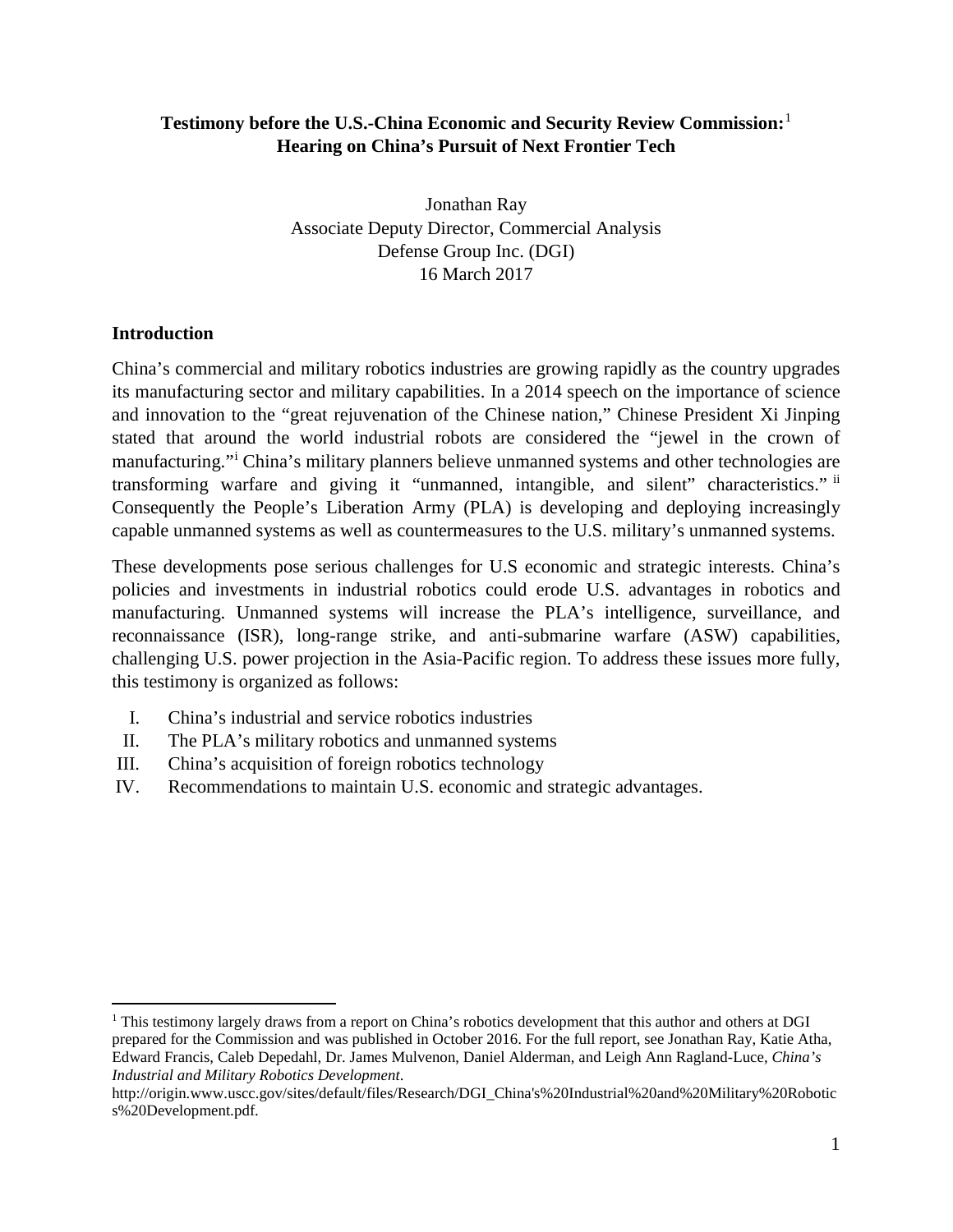### **I. China's Industrial and Service Robotics Industries**

China boasts the world's largest market for industrial robots and has ambitious plans to become the leading supplier of them. While China's industrial robotics market is growing rapidly, it is still underdeveloped as China's automation rates remain well below the averages of other leading manufacturing countries. The industry has also faced chronic challenges with components requiring precision engineering that are essential to industrial robots. China's policies for its industrial robotics industry threaten to skew the market and block international competitors. State plans, most notably Made in China 2025, provide generous subsidies to Chinese industrial robotics firms that are beginning to oversaturate the market. The same plans strongly encourage Chinese companies to choose domestic brands of industrial robots, boxing out international competitors.

China's service robotics industry has also quickly matured as robots for professional service and domestic use have proliferated. Chinese startups such as DJI have successfully expanded and marketed their products abroad to capture international market share. Factors such as China's growing middle class and aging demographics will likely continue to drive this market.

As China focuses more on quantity of robots and catching up in component technologies, the United States should focus on its advantages in quality and innovation. U.S. universities, start-ups, branches of multinational corporations, and domestic companies have innovated in the past and are doing so today. Support mechanisms such as the National Robotics Initiative will be instrumental for future breakthroughs in areas such as human-machine collaboration.

## *The Rapid Growth of China's Industrial Robotics Market*

In 2015, China commanded 27% of the world's industrial robotics market, and the International Federation of Robotics (IFR) predicts that number will increase to 40% by 2019. For perspective, consider that in 2015, sales of industrial robots in China surpassed the total sales volume of industrial robots for all of Europe. Sales in China increased 20% from 2014 to reach 68,600, surpassing Europe's total sales volume of 50,100 units. Chinese suppliers saw increases of 29% in sales to their domestic market, while foreign suppliers enjoyed 17% increases.<sup>[iii](#page-17-2)</sup>

Despite its rapid growth and high volume, China's industrial robotics market is still underdeveloped compared to other countries. One useful measurement from the IFR is China's average robot density, measured as the number of industrial robots in operation per 10,000 employees. At 69 units, China is well behind the United States (fifth highest density with 176 units) and the global leader Republic of Korea (531 units). This data strongly suggests ample room for growth in this market as more Chinese industries automate.<sup>[iv](#page-17-3)</sup>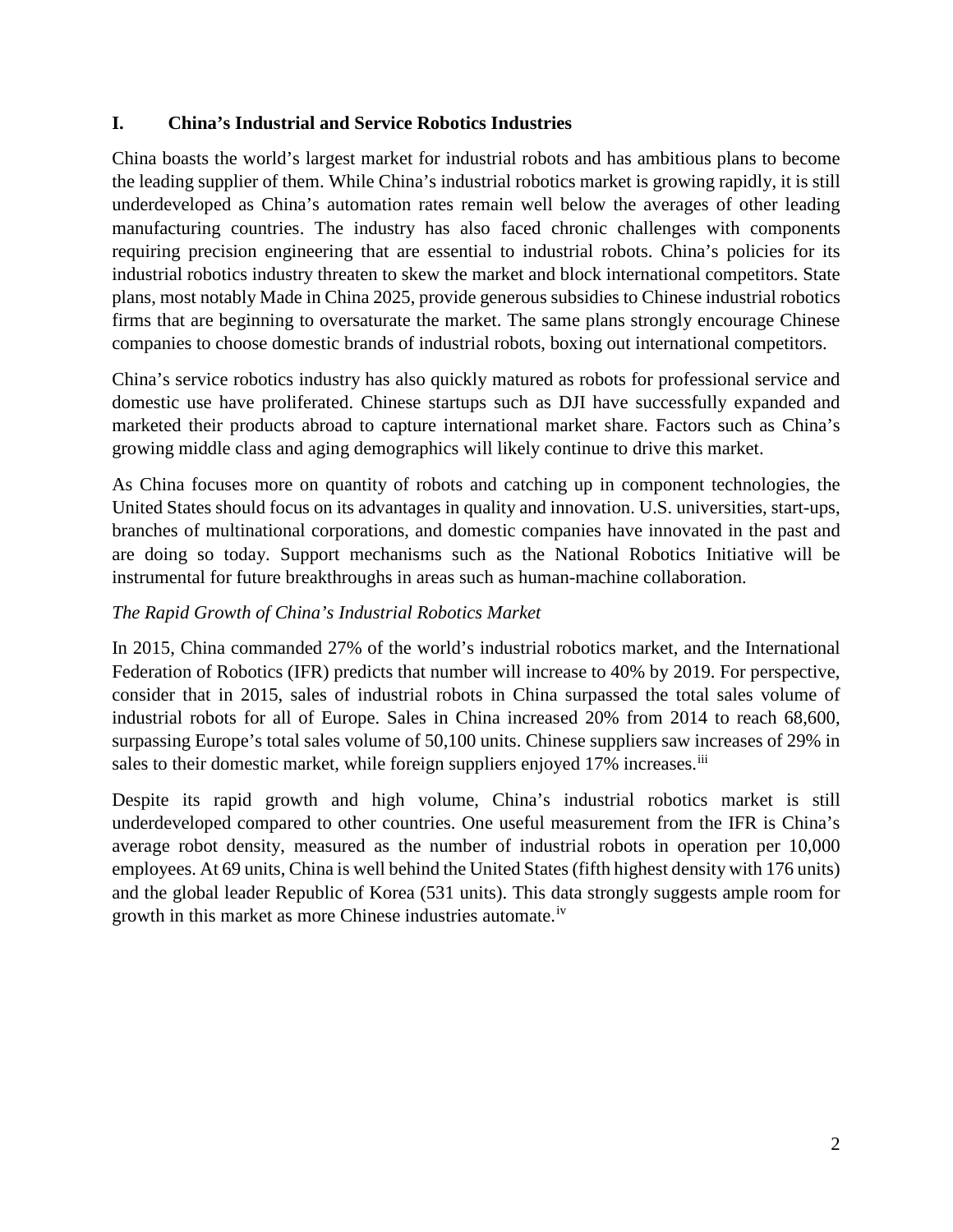| Country              | <b>Robot Density</b> |
|----------------------|----------------------|
| Republic of Korea    | 531                  |
| Singapore            | 398                  |
| Japan                | 305                  |
| Germany              | 301                  |
| <b>United States</b> | 176                  |
| China                | 49                   |
| Global average       | 69                   |

**Table 1: Number of industrial robots installed per 10,000 employees in the manufacturing industry as of 2015. Source: International Federation of Robotics.[v](#page-18-0)**

# *Trends in China's Adoption of Industrial Robots*

Chinese and international experts highlight the following trends for China's industrial robotics industry:

- 1. The automobile industry has driven much of the market to date. Since 2000, China's automobile industry has been a primary driver for the country's industrial robotics market, which is common for other countries.<sup>[vi](#page-18-1)</sup> It is telling that Miao Wei (苗圩), a leading voice for the Made in China 2025 initiative (discussed below), was an automobile executive before becoming the Minister of Industry and Information Technology. Vii The IFR assesses that ongoing modernization for China's automobile industry will continue to boost robot installations.<sup>[viii](#page-18-3)</sup>
- 2. Other industries are increasingly adopting industrial robots. In line with international trends, other industries such as the "3c" industries (computers, communications, and consumer electronics) machinery, electrical and electronics industries, rubbers and plastics, food industries, logistics, and manufacturing are demanding more automation. IXX
- 3. Traditionally, wholly owned foreign-owned enterprises and foreign joint venture enterprises have been the primary customers for industrial robots. Foreign enterprises and joint ventures in China have traditionally been more adept at adopting robots compared to their domestic competitors, who have had infle[xi](#page-18-6)ble production models.<sup>xi</sup> This trend may be changing as labor costs and state plans push greater automation across more industries.
- 4. Rising labor costs are a major reason for China's adoption of industrial robots in various industries. As in other countries (including the United States), China's labor costs are rising and encouraging industries, especially labor-intensive ones, to adopt industrial robots. [xii](#page-18-7)
- 5. The world's leading robot manufacturers are very active in China through sales and production in country, including Germany's KUKA, Japan's Yaskawa, and Swedish-Swiss multinational corporation ABB.

### *National Plans and Support Mechanisms for China's Industrial Robotics Industry*

The Chinese government's support for its robotics industry is massive, and risks both overcapacity in China's domestic industry and boxing out international competition. From 2006 to 2012, China included robotics as part of broader science and technology, manufacturing, and state level Five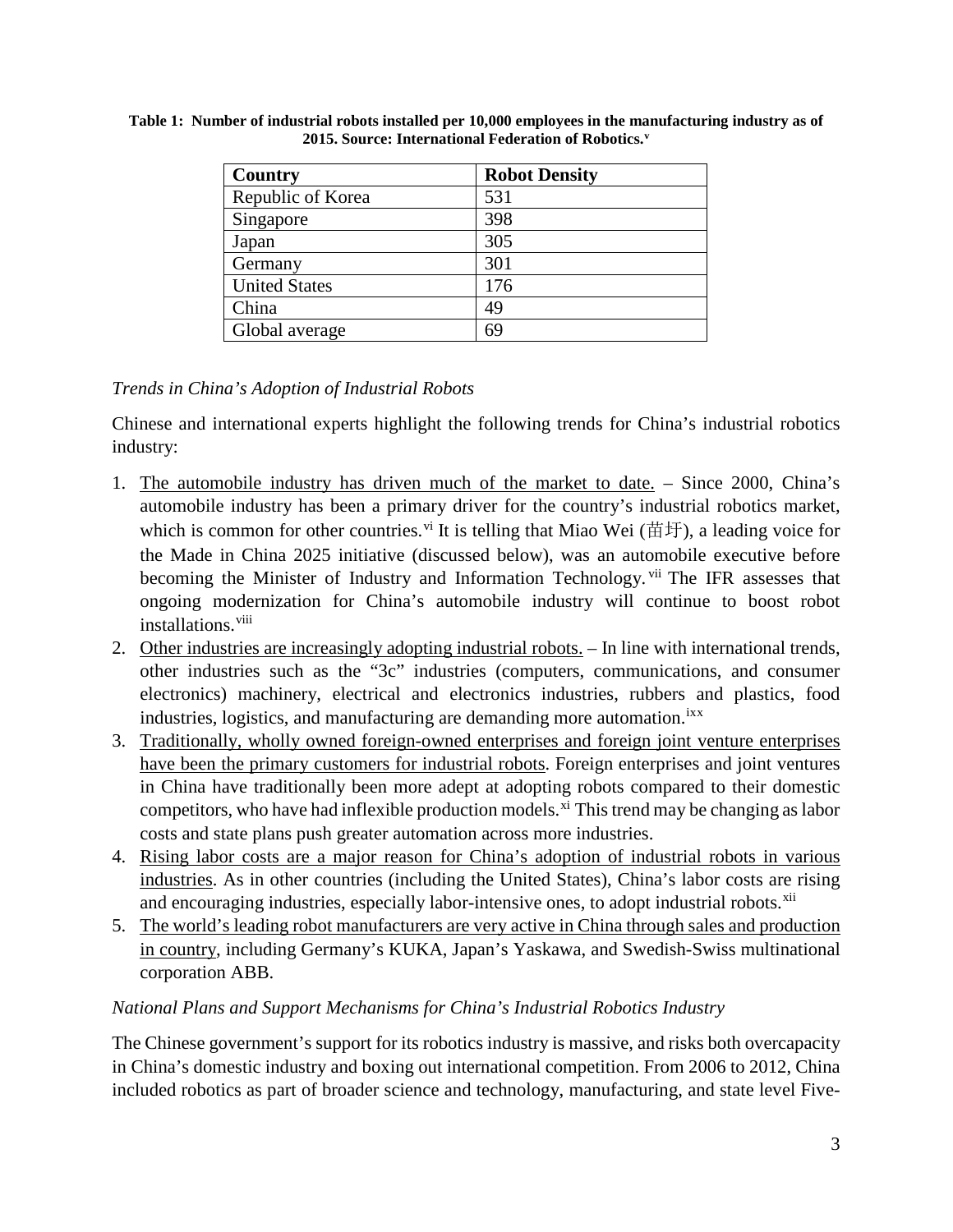Year Plans (FYPs) and guidelines.<sup>[2](#page-3-0)</sup> By 2013, as China became the world's largest market for industrial robots, the state plans became more specific in their goals.

- In 2013, MIIT announced its "Guideline on Promoting the Development of the Industrial Robot Industry" (关于推进工业机器人产业发展的指导意见) to address weaknesses in China's industrial robotics industry (including its dependence on foreign suppliers for highprecision components), to promote the adoption of industrial robots, and to develop national champions to manufacture these systems.<sup>[xiii](#page-19-0)</sup>
- The Thirteenth Five Year National Economic and Social Development Plan (2016–2020) (国民经济和社会发展第十三个五年规划纲要) calls for numerous developments related to robotics, and includes "robotics equipment" (机器人装备). It was the first FYP to include the term artificial intelligence  $(AI)$ .  $xivxv$  $xivxv$
- In April 2016, China's MIIT, Ministry of Finance, and the National Development and Reform Commission jointly released the Robotics Industry Development Plan (2016-2020) (机器人产业发展规划(2016-2020 年)), calling for advances in China's industrial and service robotics industries. The plan reiterates the same goals of breaking China's dependence on foreign suppliers for advanced components, increasing the adoption of industrial robots across industries, and increasing the production and sales of China's domestic models.<sup>[xvi](#page-19-3)</sup>

Made in China 2025 (中国制造 2025) is one of China's most ambitious programs to date. Instead of targeting a specific industry, this program aims to improve the entire Chinese manufacturing sector's competitiveness, innovation, technology, quality, reliability, and "green-ness."<sup>[xvii](#page-19-4)</sup> While large part, to an import substitution plan." <sup>xviii</sup> In addition to skewing the playing field against these goals have merit, the European Union Chamber of Commerce in China describes the policy tools for its implementation as "highly problematic." According to the Chamber, this support from central and local governments constitutes "hundreds of billions of euros of funding in the form of subsidies, funds, and other channels of support." This support is "contributing to overcapacity in the low- and mid-tiers of China's market." Furthermore, international firms are facing pressure to hand over advanced technologies for market a[c](#page-19-5)cess. In the long term, the program "amounts, in international competition, this program is arguably a "shopping list" for China's foreign investment targets to acquire key technologies and licenses, as discussed in the technology transfer section below.<sup>[xix](#page-19-6)</sup>

# *Challenges to China's Industrial Robotics Industry and Reliance on Imports*

While China's industrial robotics industry is growing rapidly, problems persist that hamper the development of Chinese manufacturers and leave them dependent upon foreign suppliers for key technologies. At a broader level, some analysts worry that Chinese companies are struggling to find niches, and that overinvestment is leading to blind competition. At a more technical level,

<span id="page-3-0"></span> <sup>2</sup> National plans that included robotics from 2006 to 2012 include the National Medium- and Long-Term Plan for the Development of Science and Technology (2006-2020) (国家中长期科学和技术发展规划纲要 (2006—2020 年)) and the Twelfth Five Year Plan for Intelligent Manufacturing (智能制造科技发展"十二五"专项规划).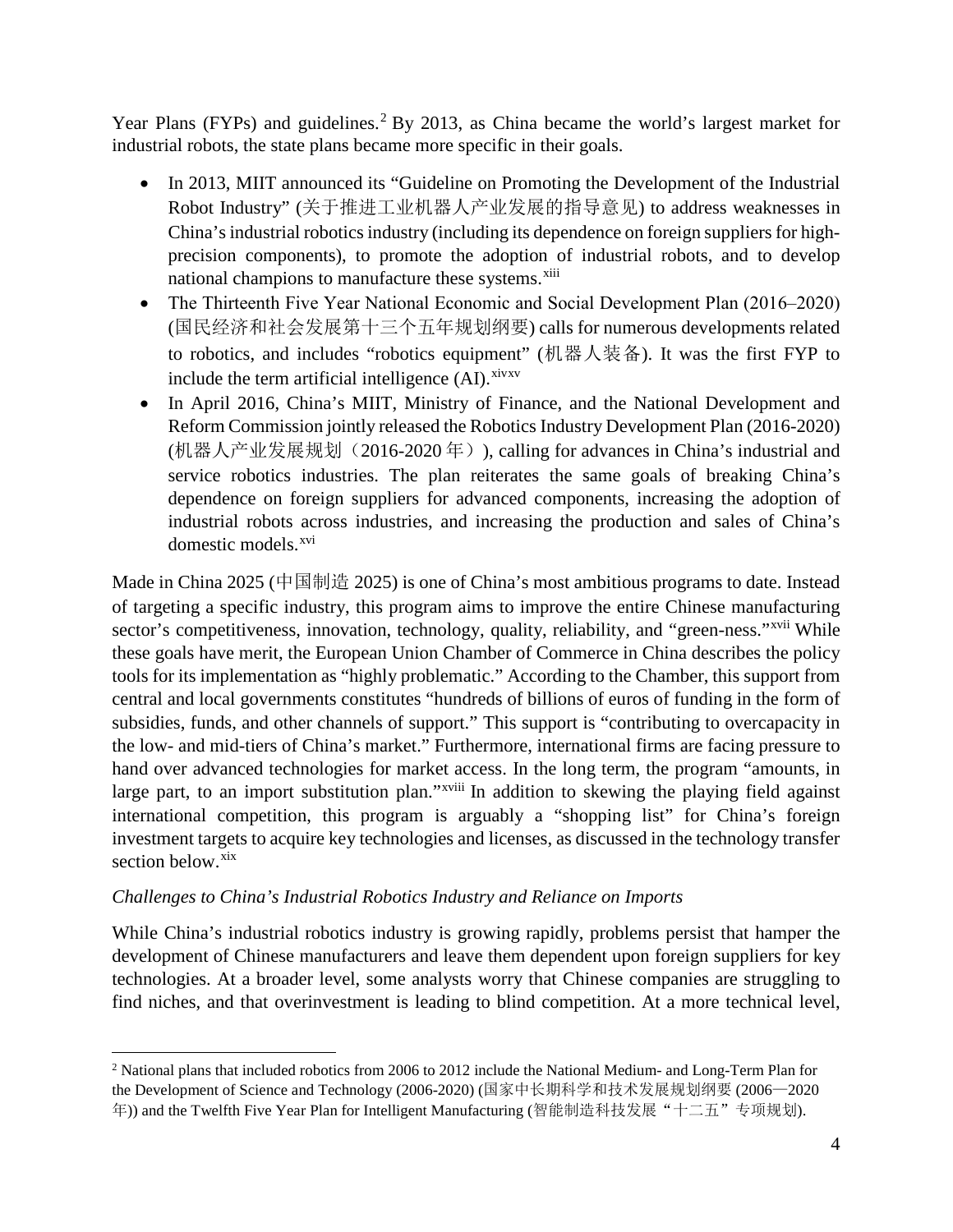while China is proficient in the general construction and design of robotics systems, it lags behind on complicated components and controls, as well as parts requiring precision engineering.

Xin Guobin, Vice Minister of the MIIT, commented in June 2016 that despite the growth of China's demand for industrial robots, the industry is "plagued by low quality, overinvestment and too much duplication."<sup>[xx](#page-20-0)</sup> Chinese industry analysts agree, stating that Chinese manufacturers tend market and blindly compete. XXIII [T](#page-20-3)he EU Chamber of Commerce in Beijing, as noted above, to imitate leading brands rather than innovate, have trouble converting prototypes into marketplace products, and lack qualified personnel.<sup>[xxi](#page-20-1)</sup> Additionally some commentators consider China to be overinvesting in its robotics companies. According to the CRIA, China has built or started construction on 40 new robot industrial parks since  $2014$ <sup>[xxii](#page-20-2)</sup> For some Chinese observers, the problem with too much competition too quickly is that companies do not define a niche in the considers this overinvestment to be oversaturating the market.

At a more granular level, China is proficient at general robotics, but continues to struggle with advanced components, complicated controls, and integration of data and sensors. It continues to struggle with high-precision reduction drives, servo (small electric motor) electrical machinery, controllers, and other components that require precision engineering. Additionally, China remains behind international standards in programmable logic controller (PLC) and changing frequency controls products, multiple sensor information fusion control technology, remote control plus local autonomous system remote control robots, and intelligent assembly robots. [xxiv](#page-20-4)

As China grapples with problems of quality and defining competition, international brands have reputations for quality, defined market niches, and declining prices (at least over the past decade). As of 2012, Chinese analysts wrote that automobile industry executives preferred foreign brands for these very reasons.<sup>[xxv](#page-20-5)</sup> As Made in China 2025 progresses, a key indicator of progress will whether these attitudes change and Chinese robotics manufacturers come mature and offer better quality products, defined niches, and competitive prices.

# *Opportunities and Implications for the U.S. Industrial Robotics Industry*

The U.S. industrial and service robotics industries have tremendous potential to compete and innovate. The key for stakeholders is to recognize the structure of the U.S. industry and define realistic goals for success. The majority of leading industrial robotics firms are based in Japan and Europe and have operations here in the United States. Major foreign suppliers with U.S. plants and subsidiaries include Japanese firms Fanuc, Kawasaki, and Yaskawa-Motoman; the German company Kuka; and Switzerland's ABB and Stäubli. Instead of completed robots, half of the value of U.S. industrial robotics exports and a quarter of U.S. imports of industrial robots are parts.<sup>[xxvi](#page-20-6)</sup> In short, the U.S. and Chinese industrial robotics industries are very different.

While China rapidly expands production numbers and catches up on component technologies, the guiding principles for the U.S. robotics industry should be quality and innovation. The United States have advantages to leverage in the robotics industry, including highly trained personnel, leading R&D institutions, and dynamic companies that innovate robotics technologies. For personnel, Chinese experts are openly envious of U.S. universities and the quality of their programs. Continuing to support university research and attracting leading students from around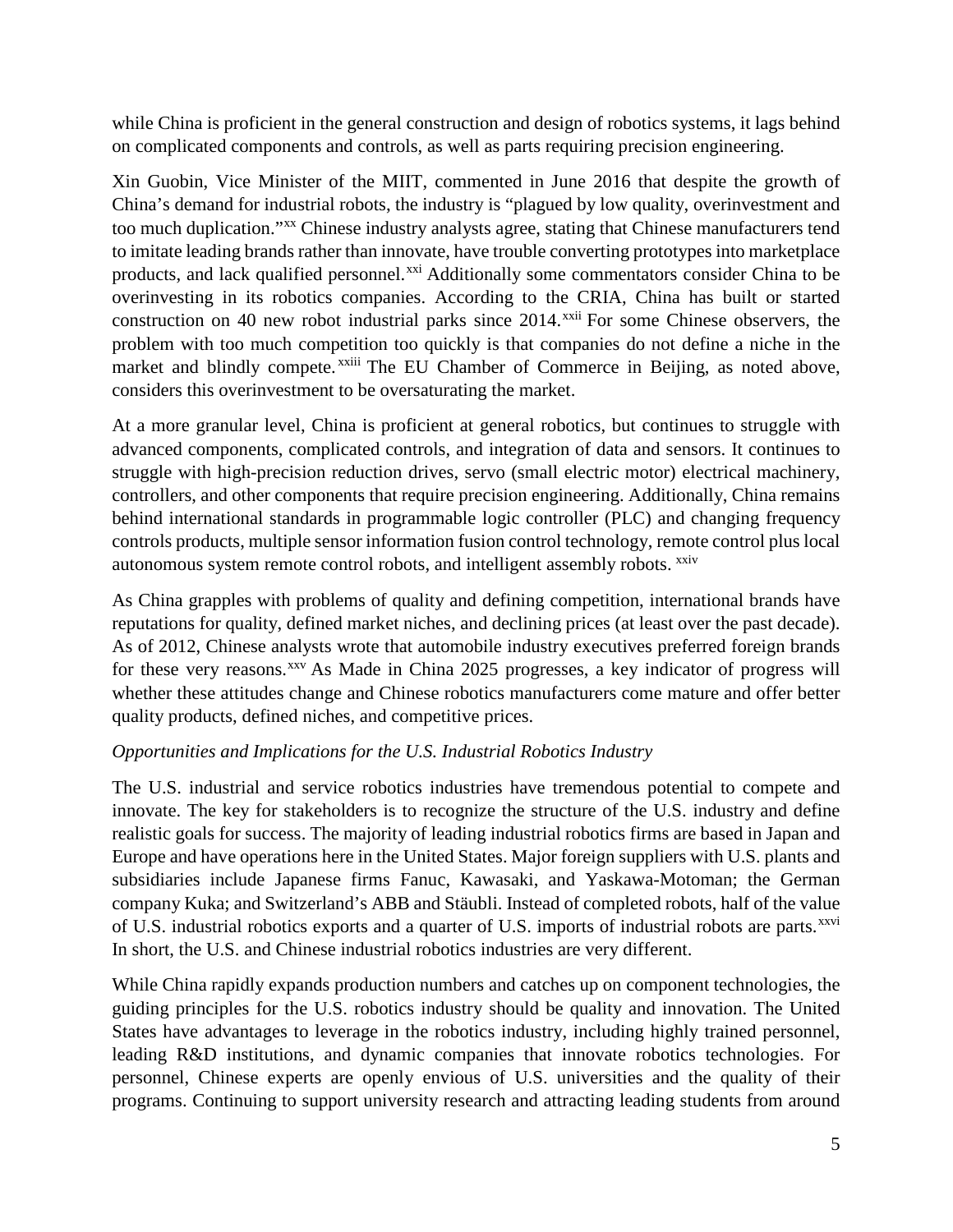the world ensures this advantage. For R&D, the United States should continue to support universities and companies with grants and R&D tax incentives that help fund research into new applications and enabling technologies. The National Robotics Initiative (NRI, now NRI 2.0) is an excellent model of making funding available to research that fundamentally changes robotics, in this case by focusing on human-machine collaboration.

U.S. companies are already leaders in innovation for industrial and service robots. For example, SoftWear Automation Inc., an Atlanta-based robotics startup, has developed robots that can sew garments, the first of their kind.<sup>xxvii</sup> [R](#page-21-0)ethink Robotics, whose founder helped produce the iconic collaborat[i](#page-21-1)ve robotics. XXViii While European and Asian manufacturers are established leaders and Roomba at iRobot, introduced Baxter in 2012 to create a new category of automation called were the first to commercialize traditional industrial robots, U.S. innovations may be the first of their kind and generate interest in international markets, including China.

In addition to supporting U.S. robotics R&D and manufacturing, the U.S. Government should voice the same concerns over Made in China 2025 raised by the European Union Chamber of Commerce in China. Barriers to market access, pressure on companies for intellectual property in exchange for market access, generous subsidies to Chinese companies, and import substitution policies skew the playing field against U.S. companies.

# *Service Robotics Industry*

China's service robotics industry has grown rapidly over the past decade, and Chinese official expect the industry to become more prominent within the overall robotics industry in the future. Service robots are partially- or wholly-autonomous robotic devices that assist people with tasks other than production and manufacturing, and are generally divided further into professional service and domestic use categories.<sup>[3](#page-5-0)</sup> Professional service robots include nuclear power plant inspection robots, unmanned aerial vehicles (UAVs) for agriculture or infrastructure maintenance, deep sea and space exploration robots, and search and rescue robots. Domestic service robots assist people with tasks related to life and home management. Examples include elder and handicapped caretaker robots, medical rehabilitation robots, cleaning robots, nursing robots, surgery robots, and entertainment and education interactive robots.<sup>[xxix](#page-21-2)</sup>

A number of factors drive demand for service robots in China, including:

- Rising living standards are increasing demand for service robots, which offer comparatively inexpensive domestic services and serve as a status symbol for members of the growing middle class.<sup>[xxx](#page-21-3)</sup> Higher wages and more leisure time are increasing interest in service robot technologies that can make life more comfortable or entertaining such as robotic vacuum cleaners, intelligent laundry machines, and smart toys.<sup>[xxxi](#page-21-4)</sup>
- China's aging population encourages the domestic service robot industry today, and can drive strong growth for the future. The CRIA notes that as of 2016 China has over 221.82

<span id="page-5-0"></span><sup>&</sup>lt;sup>3</sup> In most taxonomies, military robots and unmanned autonomous vehicles are considered a subset of service robots, given they engage in activities other than manufacturing.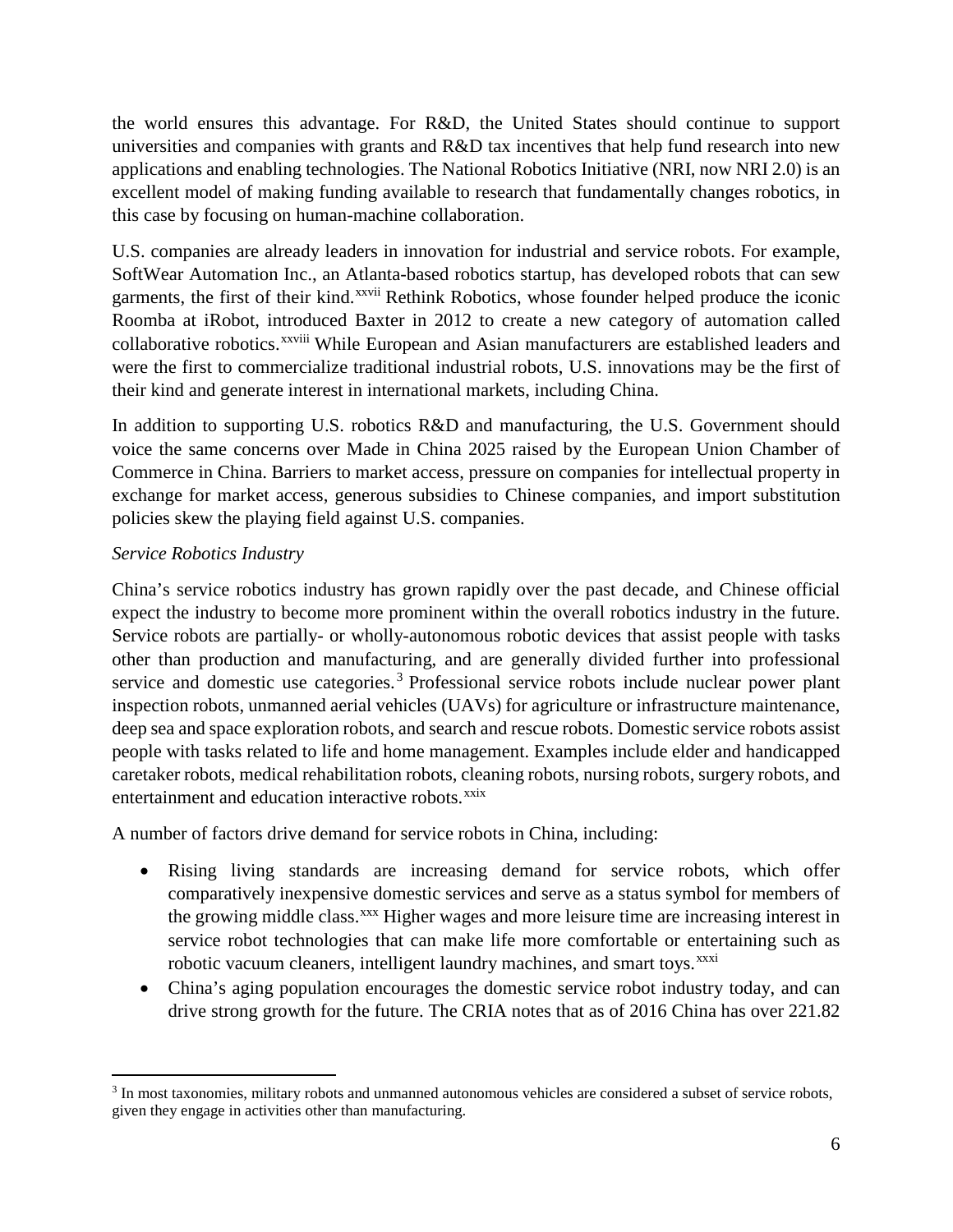million citizens aged 60 years old or older, amounting to 16.15 percent of the total populat[i](#page-22-0)on.<sup>xxxii</sup>

- As of 2016, China has approximately 60 million handicapped citizens who are limited in their capabilities or require nursing care, affecting almost one in ten Chinese households.<sup>xxx[i](#page-22-1)ii</sup>
- New service robot applications are also driven by technology "push" factors, such as the advent of improved AI and cloud computing technologies that greatly enhance service robot sophistication and their ability to act independently. Smart autonomous vehicles, logistics systems, and medical service robots are expected to continue to improve due to these advances.

China's government has provided industry guidance to the service robotics industry. Services robots were the focus of a special development program by China's Ministry of Science and Technology (MOST) during the Twelfth FYP period (2011 through 2015). The program built off previous Chinese advancements in service robots r[el](#page-22-2)ated to public security robots, bio-mimetic robots, and medical and rehabilitation robots. xxxiv In December 2015, CRIA, China's main government-sponsored robotics industry association, formally established a service robot expert committee (服务机器人专业委员会) in order to oversee and promote the healthy development of the service robot sector.<sup>[xxxv](#page-22-3)</sup>

Chinese manufacturers are at or near international standards for industrial, commercial, and recreational consumer UAV systems. Dai-Jiang Innovation Technology Company (DJI) was a startup in 2011, and today corners 70% of the market for commercial and recreational UAVs. The leading U.S. competitor was 3D Robotics, until missteps with its flagship UAV and ill-advised market projections led to its collapse. DJI outmaneuvered the company with consistent performance from basic models, introduction of newer models more quickly, and price cuts. XXXVi [I](#page-22-4)t are [i](#page-22-5)nnovating designs to break through the market. XXXVII appears difficult U.S. newcomers to compete in this industry, though newer companies like XCraft

One advantage that U.S. firms have in the services robotics industry, including in China, is their brand recognition as the original pioneers of products and applications. For example, iRobot receives substantial attention from Chinese media as an innovator for service robots because of its broad scope of products, the use of their products in disasters that garner media attention, and their original applications for these systems. Examples include the global popularity of the Roomba vacuum cleaning robot, U.S. researchers' use of iRobot's unmanned underwater vehicle (UUV) Seaglider to assess the Deep Horizon Oil Spill in 2010, and Japanese rescue workers' deployment of PackBot robots during the Fukushima nuclear disaster in 2011.<sup>xxxviii</sup>

### **II. The PLA's Military Robotics and Unmanned Systems**

China's leaders and military strategists believe the nature of warfare is changing and increasingly relies on unmanned and robotic systems. These weapons are appearing in the air, land, and sea domains, and necessitate that China develop its own systems and countermeasures. Consequently China is providing generous support to the R&D and production of unmanned systems, and is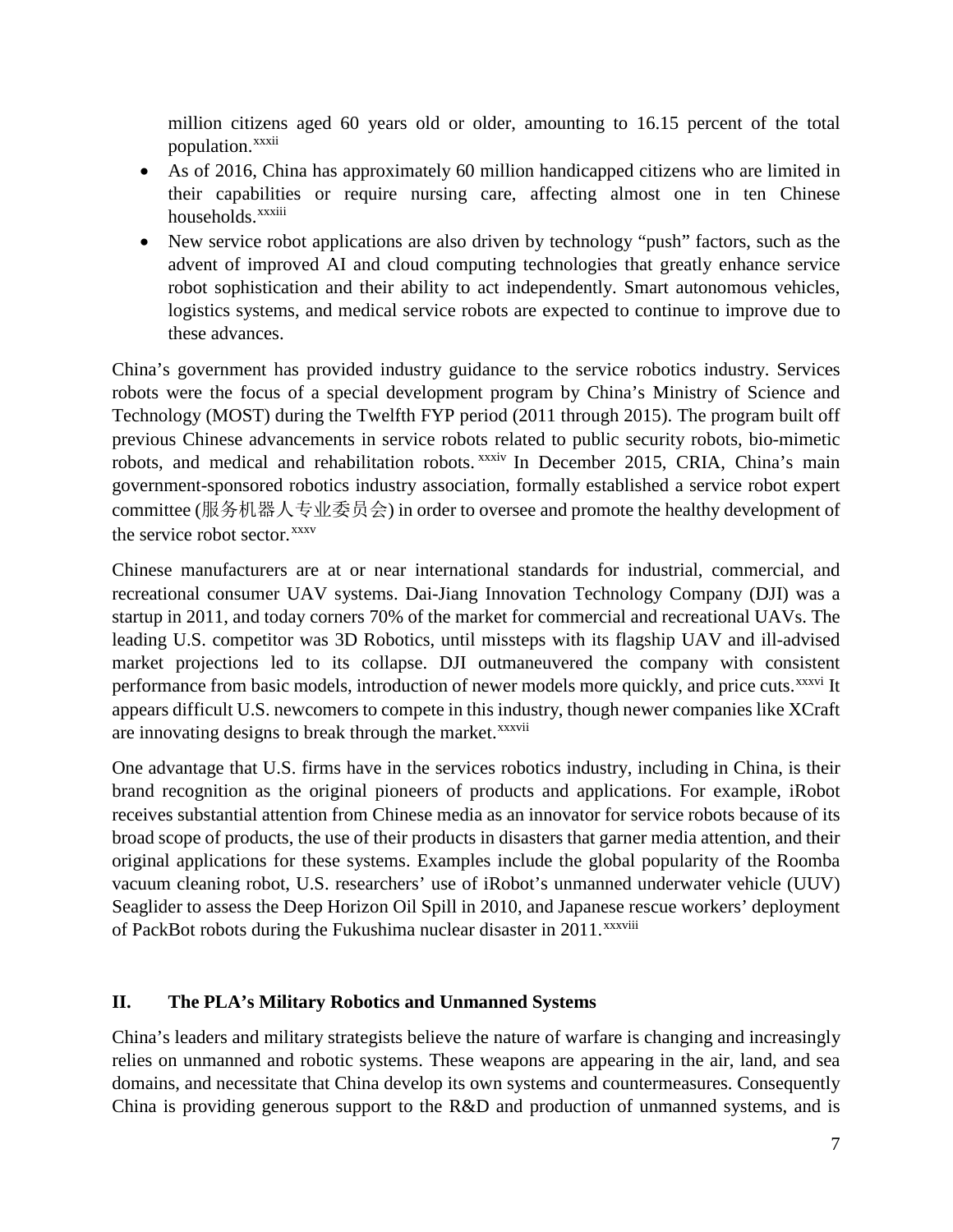fielding increasingly capable systems. These unmanned systems and countermeasures against unmanned systems present challenges to the U.S. military operating in the Asia-Pacific region, particularly as U.S. defense planners implement the Third Offset strategy.

#### *The Changing Nature of Warfare Necessitates Unmanned Systems*

China's defense planners consider many new technologies such as unmanned systems to be maturing rapidly and changing the nature of warfare. For example, the most recent edition of Science of Military Strategy,<sup>[4](#page-7-0)</sup> an authoritative Chinese text on military affairs, states that intangible, and silent" characteristics." [x](#page-22-6)xxxix In 2015, senior analysts at China's National University "…intelligent technology, unmanned technology, stealth technology, and other types of new concept technology are integrating together, and will perhaps give future warfare "unmanned, of Defense Technology (NUDT) wrote that unmanned systems are as revolutionary as steam engines, tanks, airplanes, missiles, and the Internet.<sup>[xl](#page-22-7)</sup> China's 2015 Defense White Paper on the "National Security Situation" endorses these views, claiming that the "…world revolution in military affairs (RMA) is proceeding to a new stage. Long-range, precise, smart, stealthy and unmanned weapons and equipment are becoming increasingly sophisticated."<sup>[xli](#page-22-8)</sup>

Chinese defense analysts consider these trends to be global and necessitate the PLA's own development of such systems and countermeasures. An article from the *PLA Daily* estimates that 70 countries have military robotics plans, and over 4,000 types of UAVs are available on the global market.<sup>[xlii](#page-22-9)</sup> In addition to the United States, analysts follow developments in unmanned systems, operations with multiple unmanned systems.<sup>xliii</sup> particularly UAVs, in Russia, Israel, the United Kingdom, India, and others. Among these countries, unmanned systems are increasingly able to operate autonomously, fuse different intelligence and data, participate in joint [ma](#page-22-10)nned and unmanned operations, and conduct

#### *Trends in PLA's Development and Deployment of Unmanned Systems*

China is investing heavily in unmanned systems that improve key capabilities and can carry out an increasing variety of missions at land, air, and sea. Among these domains, China's UAVs are the most mature, and contribute to the PLA's long-range ISR and strike operations that could pose challenges to the U.S. military. While UUV capabilities appear to be more nascent, their development could advance China's anti-submarine warfare (ASW) capabilities and erode longheld U.S. advantages. To date, Chinese media has covered PLA drills or deployments of unmanned systems for various missions including counterterrorism,<sup>[xliv](#page-22-11)</sup> ISR (including in the South China Sea), <sup>[xlv](#page-22-12)</sup> various military exercises, <sup>[xlvi](#page-22-13)</sup> bord[e](#page-22-14)r patrol, <sup>xlvii xlviii</sup> explosive ordnance disposal, <sup>[xlix](#page-22-15)</sup> humanitarian assistance/disaster re[l](#page-22-16)ief,<sup>1</sup> and combat support<sup>[li](#page-22-17)</sup> (such as smaller UAVs for special forces).

A direct comparison between Chinese and U.S. unmanned systems is difficult, as both countries closely guard technical and performance parameters, but two trends are noteworthy. First, Chinese UAV manufacturers and their customers (both domestic and abroad) appear to emphasize lower

<span id="page-7-0"></span> <sup>4</sup> The *Science of Military Strategy* is produced by the staff of the Academy of Military Science, the PLA's highestlevel research and education institute. It represents officially endorsed (or at least sanctioned) views of military affairs, other national security topics, and developments in sciences and technologies with defense applications.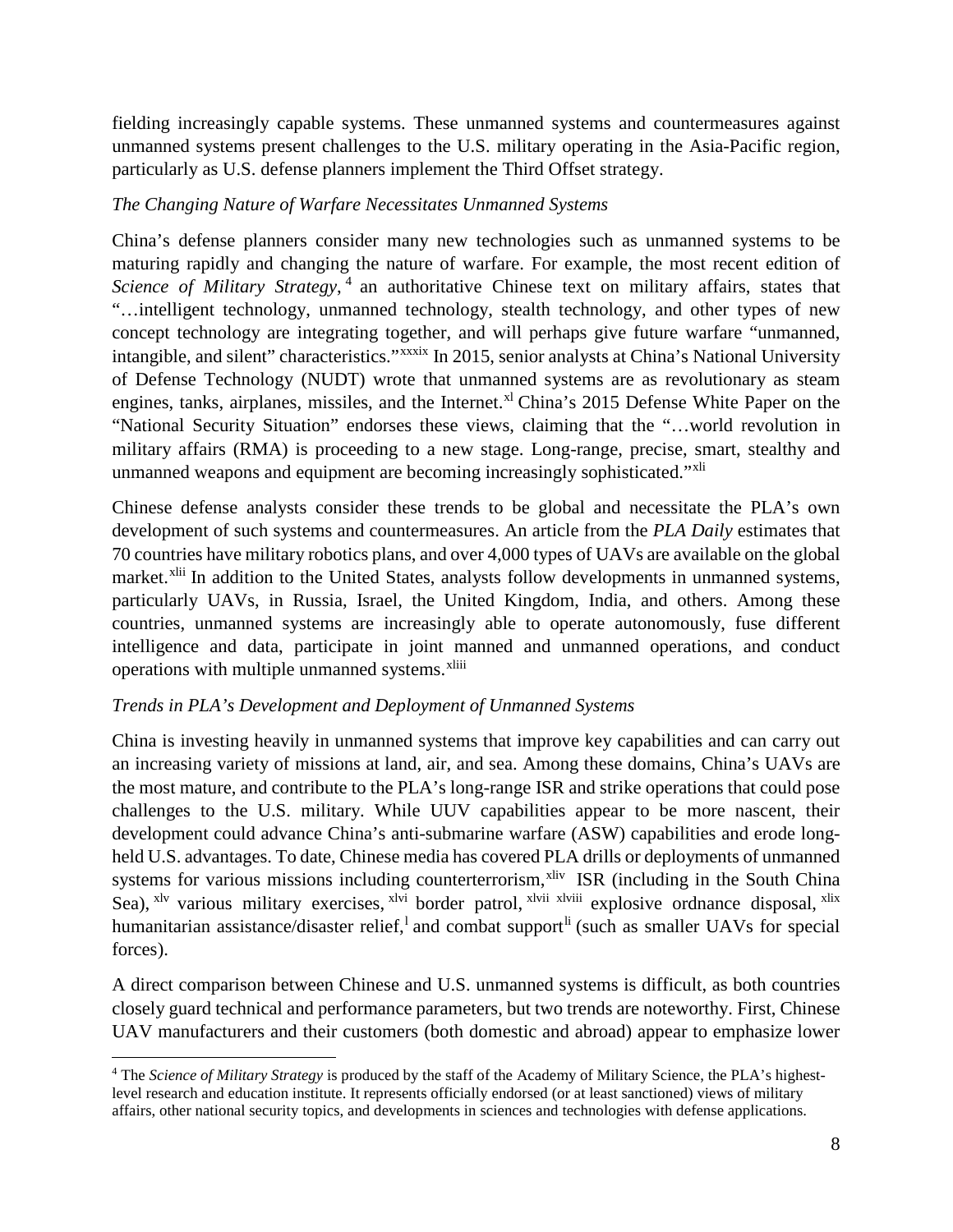price points and quantity over increased capabilities. Second, Chinese scientists and Department of Justice (DOJ) reporting on espionage cases strongly suggest that China lags behind the United States on technologies for propulsion, autonomous operation, advanced sensors, and data links.

### Unmanned Aerial Vehicles (UAVs)

China has invested considerable resources into the research, development, and deployment of UAV capabilities. Though no official estimates of the PRC's spending on UAVs was found, one report from 2014 predicts that from 2013 to 2022, Chinese demand for military UAVs will grow 15 percent annually on average, increasing from USD 570 million in 2013 to USD 2 billion in 2022.<sup>[lii](#page-22-18)</sup> The PLA's demand for UAVs stems from their ability to enhance numerous capabilities and support a wide range of missions.

According to the 2013 *SMS*, both the PLA Air Force (PLAAF) and PLA Navy (PLAN) should prioritize improving surveillance, early warning, and command and control capabilities. <sup>[liii](#page-22-19)</sup> Additionally, the PLAAF should prioritize medium and long-range precision strike systems that extend PLA strike capabilities to the second island chain.<sup>[liv](#page-22-20)</sup> UAVs are ideal for all these missions. Russian media and at least one Chinese commercial analyst believe the "Soar Dragon" High Altitude Long Endurance (HALE) UAV could be used for guidance for the DF-21D anti-ship ballistic missile (ASBM), a threat to U.S. aircraft carriers operating in the region.<sup>1v</sup>

Looking ahead, Chinese defense companies have demonstrated unmanned combat aerial vehicles (UCAVs), but their status remains unclear. UCAVs are ideal systems for high-risk missions such as suppression of enemy air defenses (SEAD). China's UCAVs seen to date include Lijian (利剑 / Sharp Sword), which completed taxi tests in May 2013; the Anjian (暗剑 / Dark Sword), which is reported to be capable of supersonic speeds and carry air-to-air weapons; and the Zhanying  $(\ddot{\mathbb{R}})$ 鹰 / Warrior Eagle), designed for SEAD missions.<sup>[lvi](#page-22-22)</sup>

### Unmanned Underwater Vehicles (UUVs)

China has made drastic progress on UUV technologies, as evidenced by increases in the numbers of teams working on the relevant technologies at major research institutes and universities, increased funding (mainly from the PLA), and recent technological breakthroughs. <sup>Ivii</sup> UUVs, deep for sulf[i](#page-22-24)de deposits and precious metals. <sup>Iviii</sup> These vehicles can also, however, wiretap, disrupt, or sea submergence vehicles (DSVs), and other underwater robotics systems are useful for commercial activities such as laying and repairing undersea cables and exploring natural resources. In 2016, Chinese UUVs carried out exploration missions in the southwest Indian Ocean searching sever undersea cables, as well as support ASW operations.

The Zhishui series of autonomous underwater vehicles (AUVs) may currently be in service with the PLA Navy.<sup>[5](#page-8-0)</sup> According to a military enthusiast website, the Zhishui-III entered service with the PLAN in 2000, and is a large 2,000 kg UUV with twin propellers and two cross-tunnel thrusters for maneuvering.<sup>[lix](#page-22-25)</sup> According to authors with Harbin Engineering University (HEU), in 2003 the

<span id="page-8-0"></span> <sup>5</sup> Zhishui is likely a shortened version of 智慧 (*zhihui*, intelligent) and 水下机器人 (*shuixia jiqiren*, underwater robot).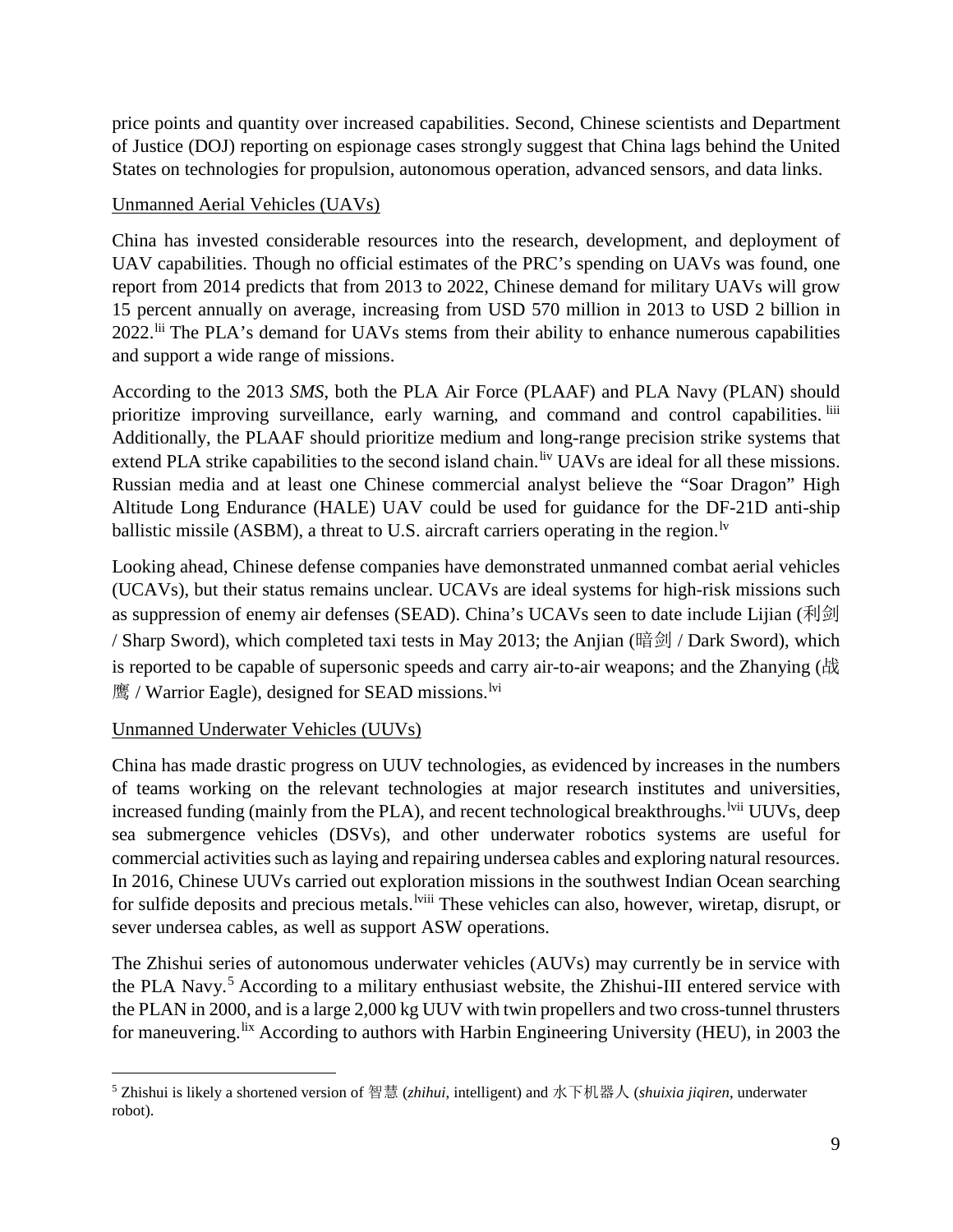university's Underwater Intelligence Robot Technology Laboratory (水下智能机器人技术实验 室) completed the "Zhishui-IV" underwater robot. The design incorporated a large number of more advanced sensors, including ones for depth, elevation, GPS, compasses, velocity, collision avoidance sonar, 3D imaging sonar, and TV.<sup>1x</sup>

China is actively exploring newer concepts for UUV designs and technologies. In 2014, Tianjin University and the National Ocean Technology Center in Tianjin completed a sea trial for the Haiyan (海燕) AUV in the northern area of the South China Sea.  $\frac{1}{x}$  This AUV is an underwater glider, which uses small changes in buoyancy and its wings to convert vertical motion into horizontal motion. This system is slower but more energy efficient, enabling longer surveillance and exploration missions.

# Unmanned Surface Vehicles (USVs)

China has made advancements in this field, most notably with its Jinghai (精海) series. In July 2016 Xinhua reported on the progress of Jinghai-series models, developed under the leadership of Shanghai University's Unmanned Vessel Engineering Institute (上海大学无人艇工程研究院). <sup>Ixii</sup> These act[i](#page-22-29)vities included the following: <sup>lxiii</sup>

- In 2013 the Jinghai-1 USV accompanied a Chinese coast guard vessel around the Paracel and Spratly Islands in the South China Sea, completing topographical and hydrological surveys.
- In 2014 the Jinghai-2 accompanied the "Snow Dragon" ( $\equiv \pm \hat{E}$ ) on China's 31<sup>st</sup> expedition to the South Pole, conducting topography surveys.
- The Jinghai-3 uses a highly modularized design and the most advanced "intelligent" obstacle avoidance guidance systems."

# Unmanned Ground Vehicles (UGVs)

China's deployment of unmanned ground systems (UGVs) to date appears limited. UGVs encompass numerous vehicles that operate on land with a human operator or autonomously. They can execute military missions including combat, ordnance disposal, and transport. U.S. forces in Iraq and Afghanistan used UGVs such as TALON and Warrior "…to detect and defeat roadside bombs, gain situational awareness, detect chemical and radiological agents, and increase the standoff distance between Soldiers and potentially dangerous situations."<sup>1xiv</sup>

Numerous Chinese civilian and defense companies, universities, and research institutes are developing UGVs and other unmanned ground systems. R&D on intelligent guidance for unmanned ground platforms received support from China's 973 and 863 programs for hightechnology development, as well as the Twelfth FYP of the former General Armament Department  $(GAD).<sup>lxv</sup>$  $(GAD).<sup>lxv</sup>$  $(GAD).<sup>lxv</sup>$ 

To spur these systems' development, in September 2016 the PLA hosted the "2016 Leap Over Treacherous Paths" (跨越险阻 2016) contest. The contest featured five competitions to simulate battle operations including rough terrain battlefield reconnaissance, rough terrain battlefield marching in formation, urban battlefield reconnaissance and search, transport in mountainous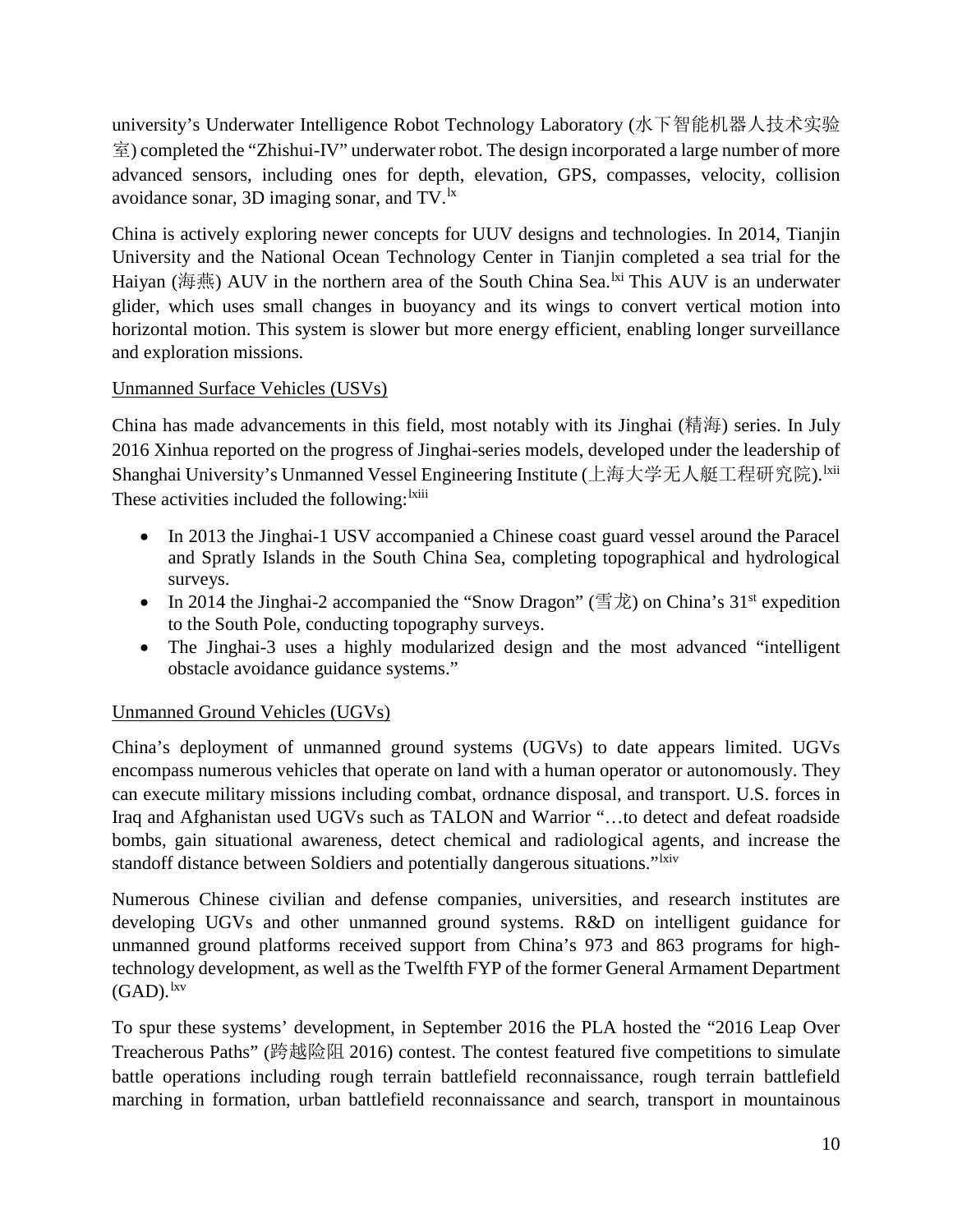regions by bionic unmanned platforms, and transport in mountainous regions by non-bionic unmanned platforms.<sup>[lxvi](#page-22-32)</sup>

### *"Military-Civilian Fusion" in China's Robotics Industries*

Across many industries, China is pursuing its strategy of "military-civilian fusion" (军民融合), in which military, commercial, and academic entities are encouraged to jointly develop and share breakthroughs in technologies.<sup>[6](#page-10-0)</sup> Robotics and related technologies such as artificial intelligence are ideal for this "fusion" as commercial companies outpace their military counterparts. This close integration of military and civilian institutes poses diversion risks for U.S. entities as cooperation agreements, academic exchanges, and investments can inadvertently support PLA end-users. One example is the Chinese Association for Artificial Intelligence (CAAI), which leads international academic exchanges for AI, but also has leaders and member institutions with military affiliations. Another potential example is Chinese investment in Neurala, a Boston-based company for AI software for UAVs and other unmanned systems that has potential military applications. These cases and other technology transfer risks are discussed in more detail in the section below on China's acquisition of foreign robotics technology.

### *Challenges for China's Unmanned Systems*

China is proficient in unmanned system designs and manufacturing, but lags behind the United States on advanced components. In a 2013 interview with a Chinese UAV designer, challenges included capabilities, engines, data links, and airborne electronics as challenges for China's systems. <sup>Ixv[i](#page-22-33)i</sup> According to the designer, China's data links and airborne electronics in particular lag fiber, and acquired it through illicit means. Ixviii[lxix](#page-22-34) behind U.S. standards, making systems such as the RQ-4 Global Hawk and the X-47B the global standard. China also has traditionally struggled with advanced materials such as high-grade carbon

For UUVs, China has sought advanced components from the United States. The technology transfer discussion below includes the case of Yu Amin, AKA Amy Yu. In June 2016 Yu pleaded guilty to acting in the United States as an illegal agent of a foreign government and obtaining systems and components from U.S. companies for marine submersible vehicles, likely including  $UUVS.$ <sup>[lxx](#page-22-35)</sup>

### *The PLA Seeks to Exploit the U.S. Military's Dependence on Unmanned Systems*

The PLA considers the U.S. military to be increasingly dependent upon unmanned systems, and actively researches countermeasures to such systems. The Third Offset strategy's emphasis on unmanned systems and human-machine collaboration confirmed what China perceived to be the growing importance of unmanned systems in the U.S. military. One analyst writes that robots and unmanned systems will outnumber people in the U.S. military by  $2040$ .<sup>[lxxi](#page-22-36)</sup> With this assessment

<span id="page-10-0"></span> <sup>6</sup> For more on "military-civilian fusion" and China's civil-military integration policies, see Daniel Alderman, Lisa Crawford, Brian Lafferty, and Aaron Shraberg, "The Rise of Chinese Civil-Military Integration" in Tai Ming Cheung (ed.), *Forging China's Military Might: A New Framework for Assessing Innovation* (Baltimore, MD: Johns Hopkins University Press, 2014), 109-135.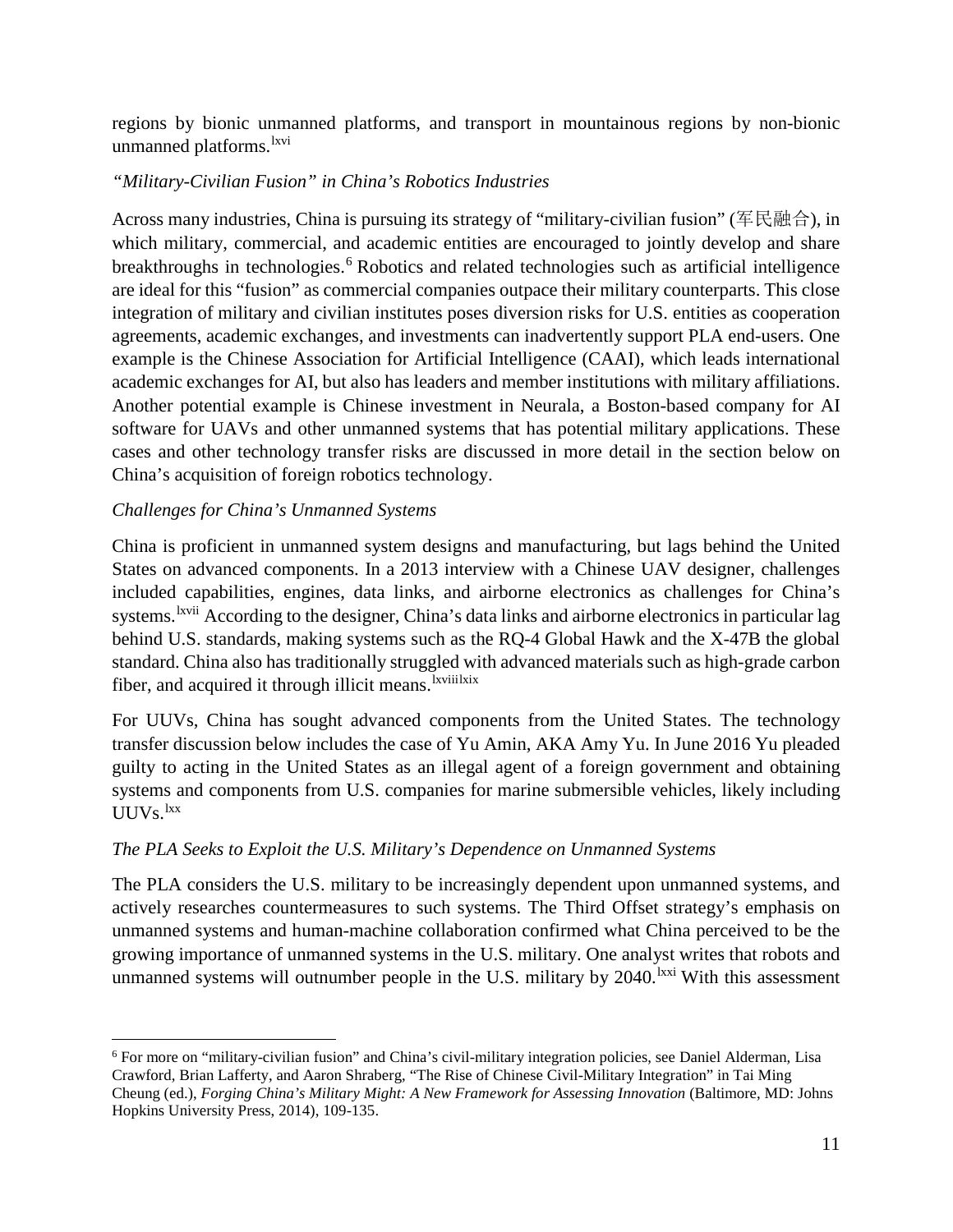that the U.S. military is heavily invested in unmanned systems, the PLA has demonstrated and funded research into soft- and hard-kill countermeasures.

Chinese analysts consider the United States to be a pioneer in the development of unmanned systems, and have closely followed their deployment. Writing on the history of military UAVs, a PLAAF senior c[o](#page-22-37)lonel follows the U.S. deployment of UAVs from the first Gulf War to the War on Terrorism. <sup>Ixxii</sup> The 2013 SMS discusses the U.S. military's use of UAVs for precision strikes in [A](#page-22-38)fghanistan, Pakistan, and Libya. <sup>Ixxiii</sup> Analysts also consider the United States to be a leader in the armed system, Packbot, and Big Dog. <sup>lxxi[v](#page-22-39)</sup> development and application of UGVs, citing systems such as the Scorpion Small UGV, SWORDS

Among the military services, Chinese analysts consider the U.S. Navy to be the most dependent upon unmanned systems. They are following the Navy's plans to develop large-scale longdeployment autonomous unmanned submersibles, the X-47B, and ship-launched unmanned aerial surveillance and attack systems, and estimate the Navy will have a fleet of 1,000 unmanned submersibles by 2020.<sup>1xxv</sup> One program receiving special interest is the ASW Continuous Trail submarines." Ixxvi [C](#page-22-41)hinese research and military institutes track the system and assume it is target[i](#page-22-8)ng China's diesel attack submarines. Ixxvii Unmanned Vessel (ACTUV) program funded by the U.S. Defense Advanced Research Projects Agency (DARPA),  $<sup>7</sup>$  $<sup>7</sup>$  $<sup>7</sup>$  which is a "vessel optimized to robustly track quiet diesel electric</sup>

Chinese analysts perceive the United States to be dependent on unmanned systems for financial and technological reasons, a view confirmed by the Third Offset. Following the U.S. budget debates in 2012 and sequestration cuts of 2013, Chinese analyst concluded that financial constraints will make the U.S. military even more dependent upon technological advantages like unmanned systems. <sup>Ixxviii</sup> [T](#page-22-42)he Third Offset strategy's objective to leverage technological advantages such as human-machine collaboration confirms these analysts' views, and convinces them that the strategy and emphasis on unmanned systems are aimed at China.

With this in mind, it is not surprise that China is investing heavily in countermeasures against unmanned systems. The 2013 *SMS* calls for innovating countermeasures against UAVs in particular, and military research institutes routinely use U.S. systems as examples and targets in their research.<sup>l[x](#page-22-43)xix</sup> The most illustrative example of such research is an article titled "Analysis of X-47B UCAS and Electronic Counter Measures" that appeared in *Aerospace Electronic Warfare*, China's leading journal on electronic warfare. <sup>1xxx</sup> The authors assess that this system has advantages in stealth, flexibility for different operations, and the ability to carry out long-range precision strikes. In the authors' assessment, the critical weakness of the X-47B is that if it loses contact with controllers or is confused, the system defaults to returning to base. Hence they propose countermeasures such as electronic interference to negate information collection capabilities and better camouflage for targets to force the system to return to base. Kinetic countermeasures include

<span id="page-11-0"></span> <sup>7</sup> The Defense Advanced Research Projects Agency (DARPA) is a DOD agency responsible for developing emerging technologies for use by warfighters. The agency has sponsored projects that made technological breakthroughs in unmanned system technologies, battlefield robotics, computer networking, and artificial intelligence among many others.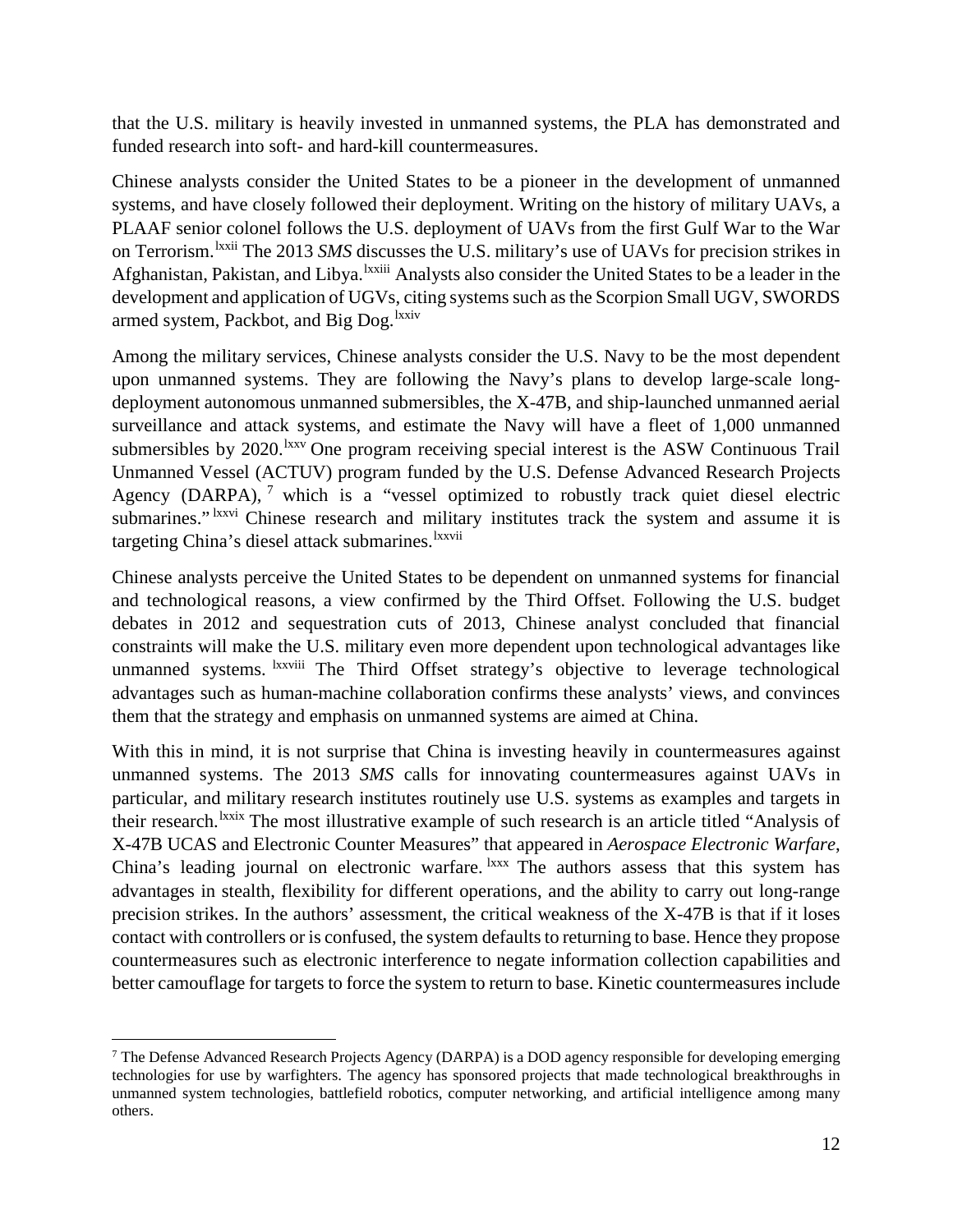air-based intercepts, obstacles (such as balloons), early warning fighter intercepts, and even preempt[i](#page-22-45)ve strikes on the launch platform (such as an aircraft carrier).<sup>1xxxi</sup>

Some of these non-kinetic countermeasures appear to already be in operation. In 2015 a U.S. press report claimed the PLA attempted to jam a Global Hawk UAV operating over the South China Sea, and Chinese authors f[o](#page-22-46)llowed Iran's downing of the RQ-170 UAV in 2011 by interfering with its navigation system.<sup>Ixxxii</sup> These non-kinetic countermeasures likely are attractive to the PLA because they can be used for interference in peacetime, and in a crisis are less escalatory than a kinetic kill. These options pose challenges for the U.S. military power projection in the Asia-Pacific region as unmanned systems become increasingly integral to ISR and other capabilities.

### **III. China's Acquisition of Foreign Robotics Technology**

China actively acquires components, technologies, and materials from abroad for its robotics industry and military unmanned systems. From a commercial standpoint, technology transfers can greatly improve the quality of Chinese robotics systems, particularly for higher end components that have been a chronic weakness of the industry. From a security standpoint, intelligence on U.S. unmanned systems can improve China's own military assets and provide insights into countermeasures. This section breaks down China's acquisition and technology transfer efforts by the following categories:

- **Illicit technology acquisitions** include the illegal means through which China acquires key technologies from abroad, such as cyber intrusions and export control violations.
- **Informal knowledge and technology transfers** refer to China's acquisition of foreign technologies via open source collection, talent recruitment, and academic exchanges.
- **Formal technology acquisitions and investments** involve Chinese companies acquiring or investing in foreign robotics companies or other entities to acquire targeted technologies.

### *Illicit Technology Acquisition*

China actively seeks U.S. technologies for unmanned systems through illicit means including cyber intrusions into sensitive U.S. defense contractors and state entity-directed efforts to circumvent U.S. export controls.

China's vast cyber espionage campaign has directly contributed to its unmanned systems, including UAVs and UGVs. In 2013 a U.S. cybersecurity company reported on a massive twoyear operation dubbed Operation Beebus by Chinese hackers to steal U.S. designs and relevant technologies for UAVs. <sup>Ixxxiii</sup> [O](#page-22-47)f the 261 attacks uncovered, 123 of them are reported to have targeted U.S. UAV companies. <sup>Ixxxi[v](#page-22-48)</sup> According to a manager of the investigation, "We believe the attack was largely successful." Nxxxv [O](#page-22-49)ther cyber targets include companies such as QinetiQ North the U.S. m[i](#page-22-50)litary. <sup>Ixxxvi</sup> According to news reports, the hackers first targeted QinetiQ's UAV and QinetiQ's Dragon Runner, likely reflecting the use of this stolen data. IXXXVii America, a major supplier of UAVs, satellites, helicopters, military robotics, and other systems for robotics technologies. Then in April 2012, the PLA displayed a bomb di[s](#page-22-51)posal robot similar to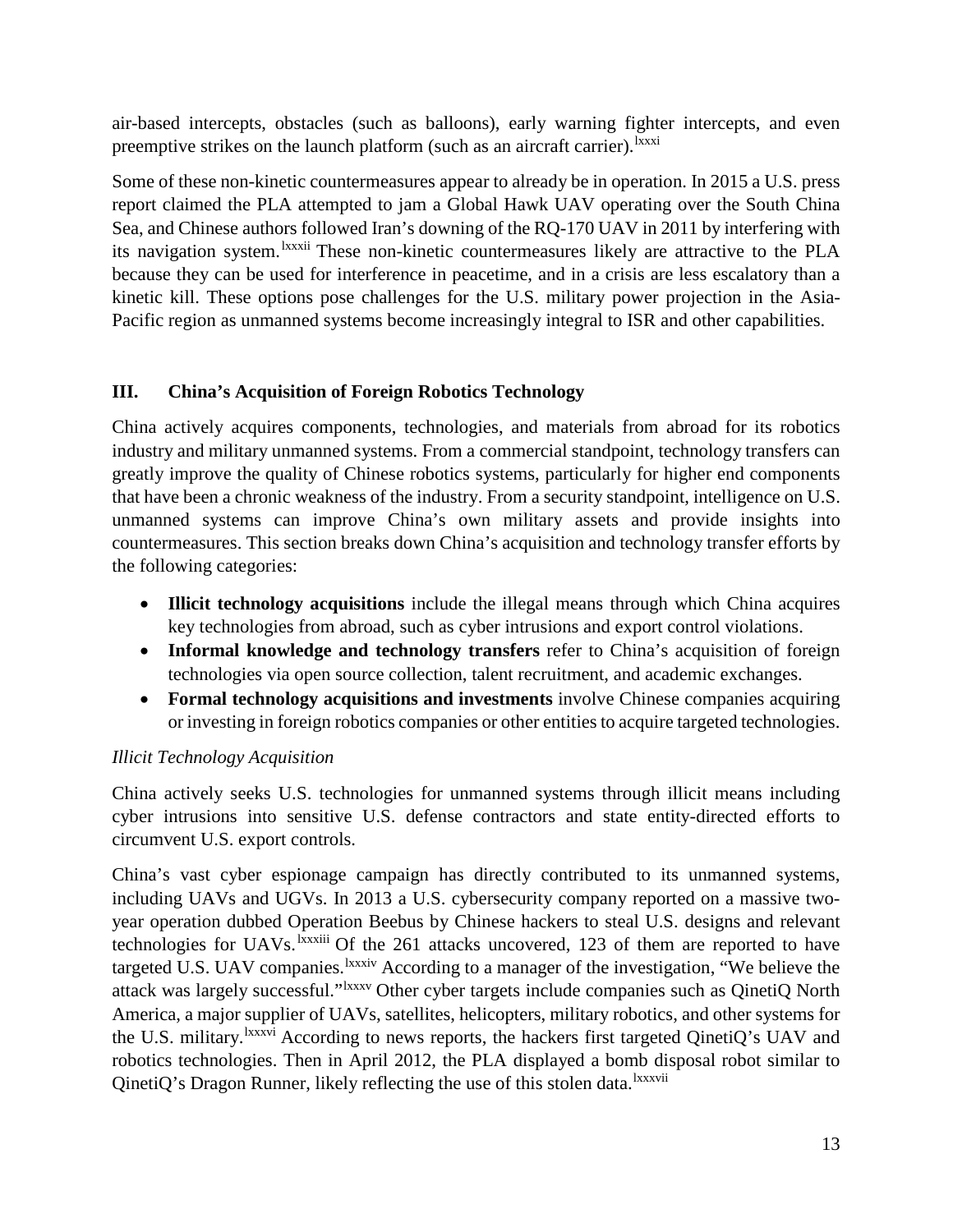According to the DOJ and the Bureau of Industry Security (BIS) at the U.S. Department of Commerce, numerous individuals in the United States have attempted to illegally export unmanned systems and their relevant components and materials to China. Since 2010, DOJ reporting includes six cases in w[hi](#page-22-52)ch China has sought to acquire U.S. unmanned systems and their technologies. <sup>Ixxxviii</sup> BIS reports that between 2007 and 2008, a couple in the United States illeg[al](#page-22-53)ly exported miniature UAV autopilots to Xi'an Xiangyu Aviation Technical Group in China. Ixxxix

On June 10, 2016, Amin Yu, AKA Amy Yu, pleaded guilty to acting in the United States as an illegal agent of a foreign government without prior notification to the Attorney General.  $\alpha$ According to the plea agreement, Yu obtained systems and components from U.S. companies for marine submersible vehicles (such as UUVs).<sup>[8](#page-13-0)</sup> She then illegally exported the components to the PRC. She acted at the direction of co-conspirators working for Harbin Engineering University, a leading Chinese institute for commercial and military UUV research. XCi

### *Informal Knowledge and Technology Transfers*

China actively acquires U.S. technology through informal means that are extralegal, or not clearly defined and regulated by current U.S. legislation. These means include leveraging a vast open source intelligence apparatus, recruitment of leading talents from around the world, and academic exchanges. These means are not properly defined and regulated by existing U.S. legislation, but as one analysis states, "There is a thin line between stealing secrets and informal technology transfer, and China pursues the latter to the limit."<sup>[xcii](#page-22-56)</sup>

China leverages a vast open source collection and exploitation system to spot, study, and acquire data concerning foreign technologies that China has not yet been able to develop on its own.<sup>xciii</sup> This system features institutions that monitor foreign technical developments, disseminate information to relevant Chinese institutions, and model foreign R&D for domestic programs. In the field of UAVs, a leading collection institute is the 310th research institute (RI) under the China Aerospace Science and Industry Corporation (CASIC). The 310th RI closely follows UAVs, aircraft, and missiles of foreign countries, and publishes the *Aerodynamic Missile Journal* (飞航 导弹), which "introduces intelligence on relevant foreign flying missiles, and advances the rapid development of China's flying missile industry." [xciv](#page-22-57)

Other Chinese researchers utilize publicly available images and data on U.S. programs, likely to advance their own research and to develop countermeasures. For UCAVs, Chinese researchers have modeled the X-47A prototype's slot-shaped inlet,<sup>[xcv](#page-22-58)</sup> discussed the designs in context of be the X-45A's weapons bays.  $x$ <sup>cvii</sup> For the X-47B system that will enter deployment, in 2013 decreased infrared signatures,<sup>[xcvi](#page-22-59)</sup> and simulated configurations and drag effects of what appears to

<span id="page-13-0"></span> <sup>8</sup> According to the indictment, Yu exported the following components: underwater acoustic locator devices; underwater cables and connectors, including AWQ/XSL and MSSK/MINL Marine Cables; PC104 computer processing units for mission, motion and video guidance computers; 907 Multiplexers for digital signal transmission through fiber optics; underwater pressor [sic] sensor, conductivity and temperature sensor; and control sticks and button strips.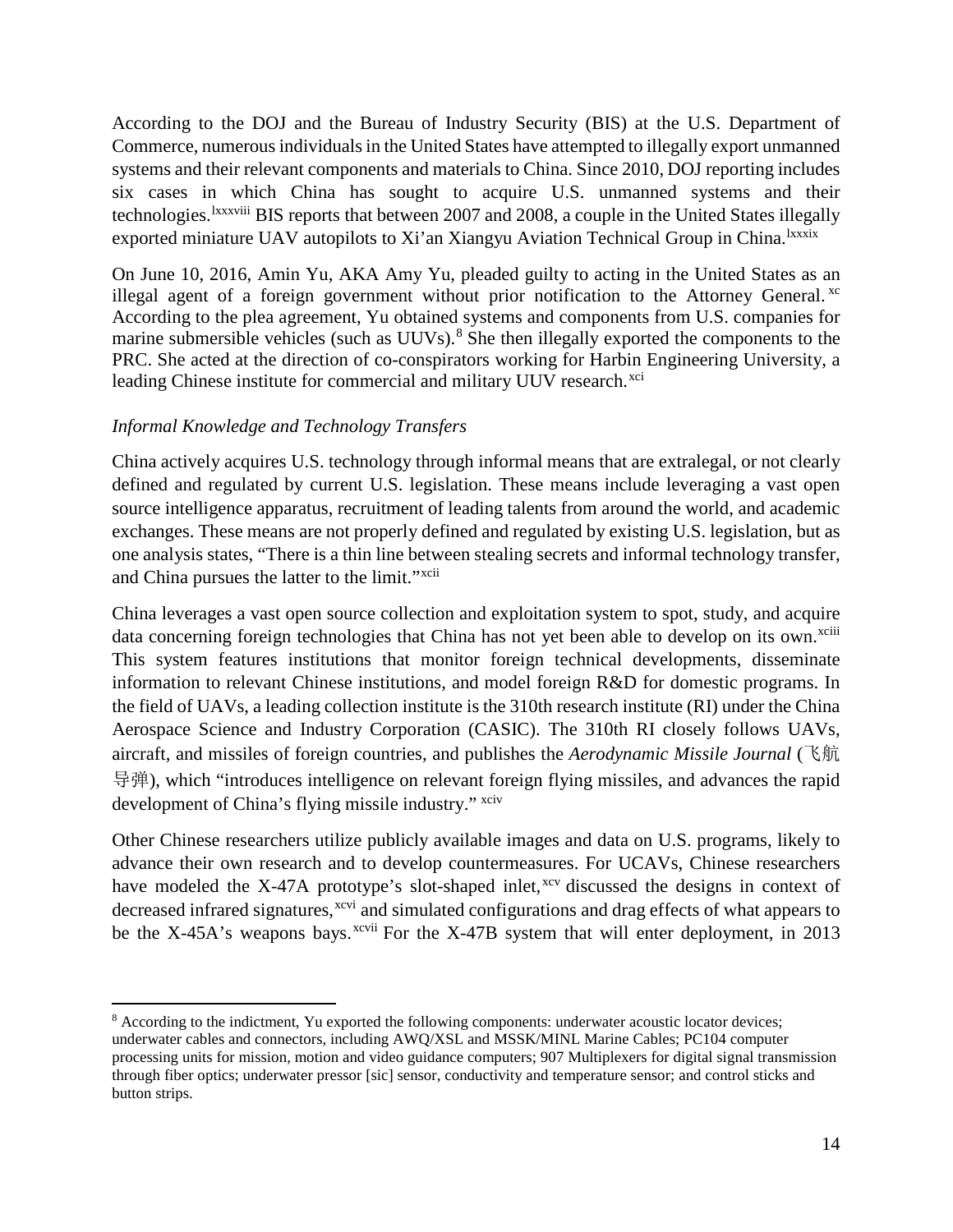researchers published "Analysis of X-47B UCAS and Electronic Counter Measures," an assessment of the X-47B's advantages and potential weak points for Chinese countermeasures.<sup>xcviii</sup>

The Chinese government actively recruits Chinese and foreign experts living abroad to work in China and boost domestic R&D in critical technologies. The central government organizes and guides this effort with active participation at lower levels. The leading program is the Thousand Talents Program  $( +\lambda + \frac{1}{2})$ . [xcix](#page-22-60) Many of China's top-level experts on robotics and related technologies are Thousand Talent professors at Chinese research institutes, laboratories, and centers with concurrent affiliations outside of China. In the case of robotics, many of these Thousand Talent recruits have educational and work experience outside of China in top-tier research institutions in Germany, Japan, and the United States.

Chinese research institutes and universities actively participate in and host international conferences on technologies such as robotics and artificial intelligence. Although most of China's participation is likely benign in nature, some attendees participate on behalf of Chinese defense firms and military research institutes. For example, Chinese Association for Artificial Intelligence (CAAI) is China's leader in promoting academic exchange, publication, education, and research exhibition for artifi[c](#page-22-41)ial intelligence.<sup>c</sup> CAAI participants, however, include the PLA General Staff Department, National University of Defense Technology, and National Defense University. <sup>[ci](#page-22-8)</sup> Furthermore, CAAI's leader is Li Deyi (李德毅), whom English-language sources describe as an academic and professor, but Chinese-language credentials openly state is a major general in the PLA.<sup>[cii](#page-22-43)</sup> Li has worked on national defense electronics key engineering development projects, is deputy director of the All-Army Informatization Work Office (全军信息化工作办公室), and has served as a member of the former General Armament Department's Science and Technology Committee (总装备部科技委).[ciii](#page-22-61)

### *Formal Technology Acquisition and Investments*

Chinese state-owned conglomerates, companies, and venture capital (VC) firms are actively acquiring or investing in foreign AI and robotics companies. According to one U.S. financial advisory firm, Chinese investors are "poised to target artificial intelligence deals in [the] U.S.,"[civ](#page-22-62) While China's AI investments are more recent, its robotics investments trend are accelerating, as there has been a drastic increase of Chinese companies and VC firms trying to acquire or invest in European robotics companies. A benign explanation is that Chinese companies are investing capital abroad to acquire good investments. With Made in China 2025 and other state plans emphasizing robotics, however, these investments appear more targeted. One observer characterizes the plans as a "shopping list" for foreign investment targets that could help China acquire key technologies and licenses to improve its own industries.<sup>[cv](#page-22-63)</sup>

Recent AI and robotics deals since 2015 include the following:

• Haiyin Capital's investment in Boston-based Neurala - In June 2016, Haiyin Capital invested \$1.2 million in Neurala, a maker of AI software that will soon be integrated into UAVs, self-driving cars, and toys.<sup>[cvi](#page-22-64)</sup> The software is capable of navigation as well as identifying, classifying, tracking, and avoiding obstacles. This software could benefit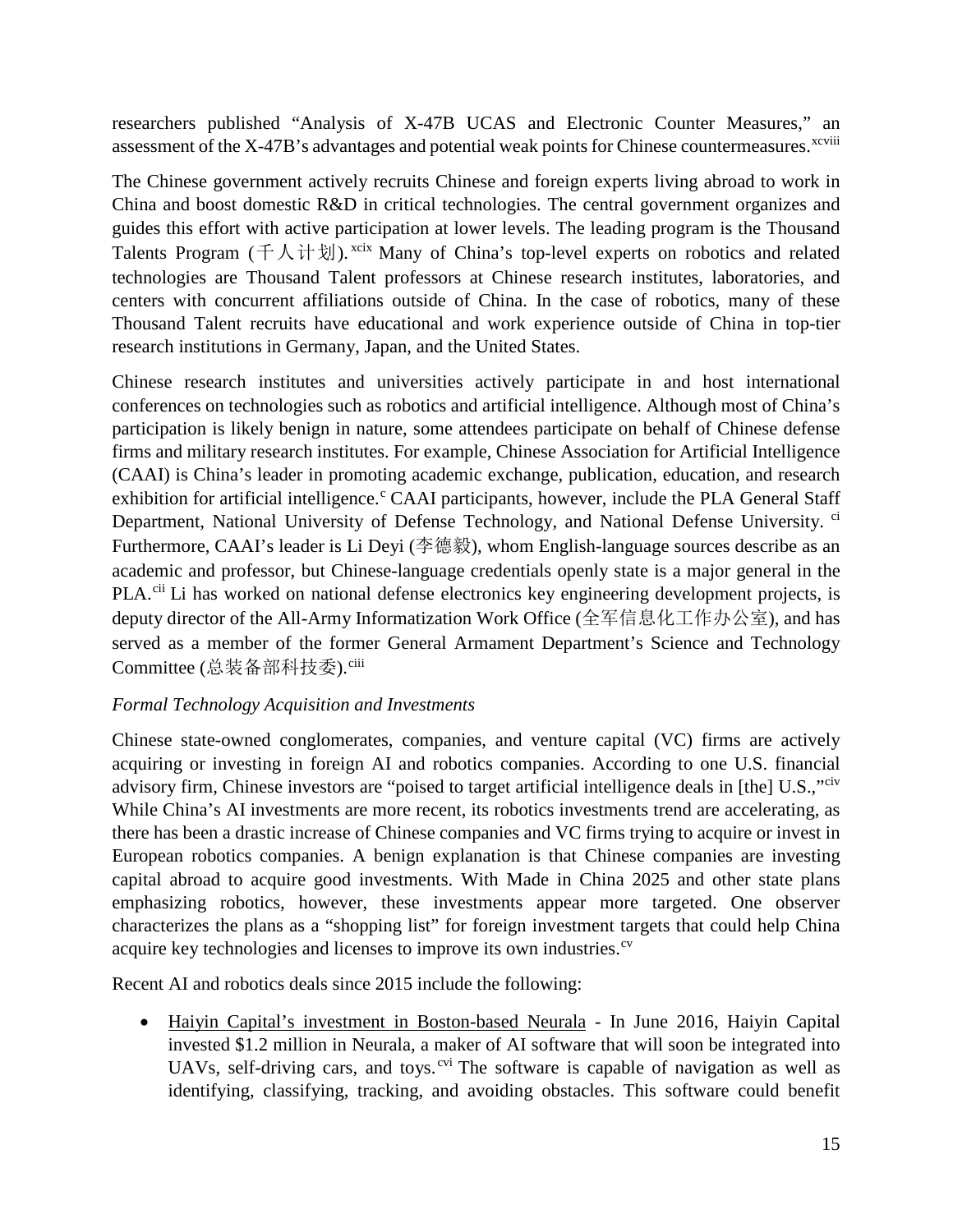military end-users as the AI software in military UAVs must accomplish all these functions. As of 2014 Neurala had contracts with NASA and the U.S. Air Force to develop smart learning systems, which may support collision avoidance systems for UAVs and autonomous navigation systems for robots on Mars.<sup>[cvii](#page-22-32)</sup> In October 2015, NASA awarded and obstacle avoidance technology in UGVs and UAVs. [C](#page-22-65)hinese investment in Neurala Neurala a \$250,000 grant to commercialize autonomous navigation, object recognition, potentially poses at least two risks for the United States. One is that Chinese access to source code and underlying technologies behind Neurala software could benefit PLA endusers. Another is that it is unclear if China's access to Neurala will prevent U.S. end-users from taking advantage of the company's technology, effectively wasting previous U.S. contracts and grant money.

- Midea Group's investment in KUKA In February 2016, Midea Group, a major Chinese producer of home appliances, began increasing its shares in the leading German robot manufacturer Kuka AG, and by July 7th held a majority stake in the company.<sup>[cix](#page-22-15)</sup> KUKA America to the U.S. company Advanced Integration Technology Inc. Cxiii has been a leading supplier of industrial robotics for Chinese companies for a long time. $\alpha$ According to one analysis, this acquisition raises questions on technology transfers, because KUKA is a supplier for the European defense industry, including robots used in the construction of the Eurofighter.<sup>[cxi](#page-22-67)</sup> Leading German officials, including Chancellor Angela Merkel herself, were skeptical or opposed the deal, arguing that KUKA should remain an independently German brand, and that China must "level the playing field" for foreign investors in China.<sup>[cxii](#page-22-68)</sup> KUKA also maintains U.S. operations, leading to a review of the Midea deal by the Committee on Foreign Investment in the United States (CFIUS) and the Directorate of Defense Trade Controls (DDTC). To comply with the securityrelevant requirements, in December 2016 KUKA sold KUKA Systems [A](#page-22-69)erospace North
- AGIC Capital In 2015 Henry Cai, who is regarded as the "godfather of the China capital markets," cofounded Asia-Germany Industrial Promotion Capital (AGIC). The purpose of this private equity firm is to invest in European companies and facilitate greater sales to China of advanced technologies including robotics, high-end systems and components, and advanced materials and technologies.<sup>[cxiv](#page-22-70)</sup> In June 2016 AGIC announced it would acquire a majority stake in Gimatic, a leading Italian supplier of end-of-arm tools for industrial automation and robotic applications.  $cxy$  The deal is reported to be worth USD 113 million.<sup>[cxvi](#page-22-72)</sup> These tools are ideal for industrial robots in the automotive, plastics, electronics, food, and pharmaceuticals industries, among others.

#### **IV. Recommendations to Maintain U.S. Economic and Strategic Advantages**

As China surges ahead with production and deployment of industrial, service, and military robotics systems, it is essential for the United States to define and protect its advantages and interests. For industrial and service robots, the United States should focus on the advantages of quality and innovation, and support both U.S. entities developing new technologies for robotics and U.S. businesses trying to compete in the Chinese market. For military systems, the United States holds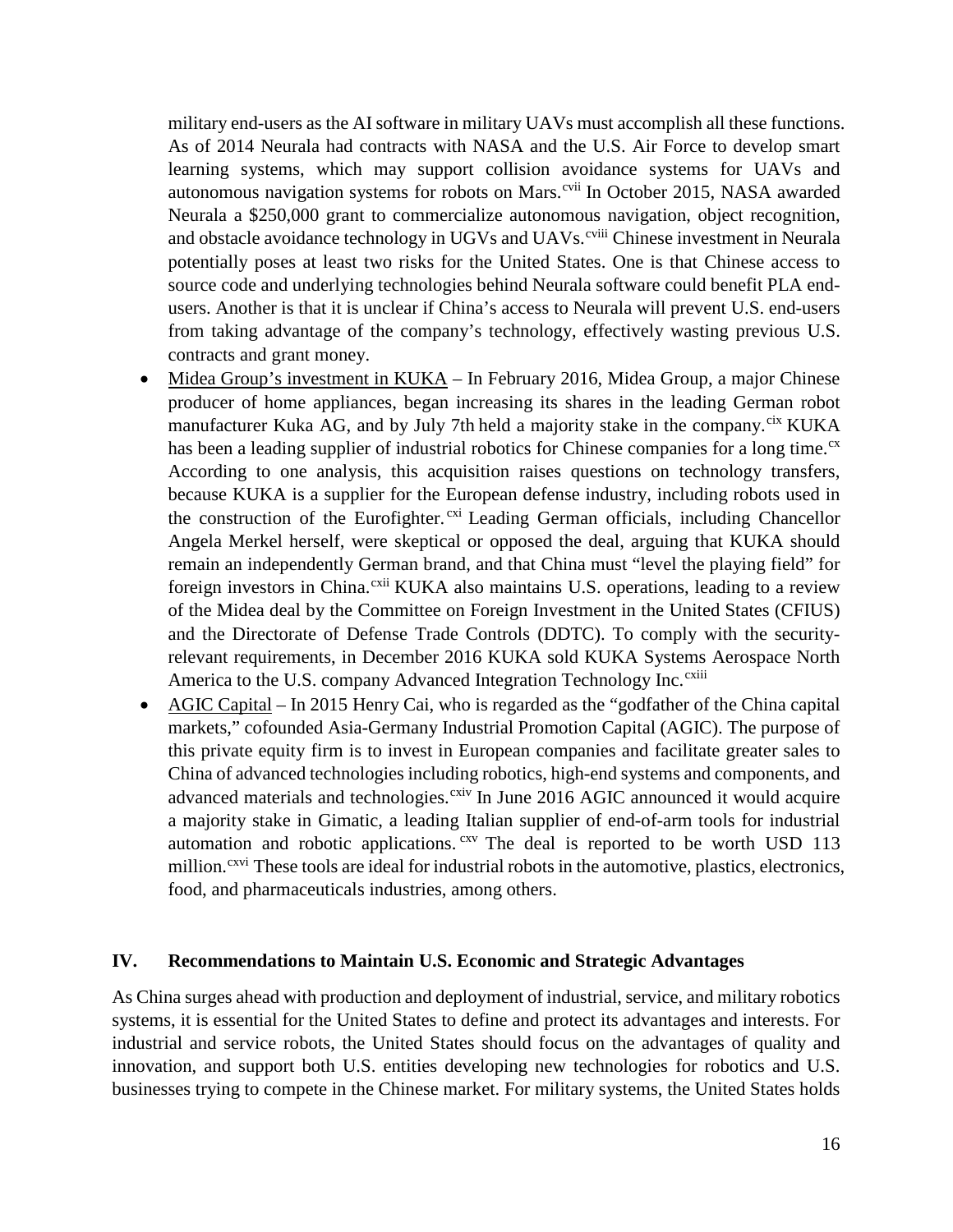technological advantages that must be protected from cyber intrusions and other illicit activities, and take into account China's rapid development of countermeasures against these systems.

Below are more detailed recommendations for Congressional and Executive action to maintain and increase U.S. economic and strategic advantages.

- 1. The Congress should continue to support initiatives that advance U.S. manufacturing and innovation in the industrial and service robotics industries, such as Manufacturing USA and the National Robotics Initiative, and monitor Chinese plans like Made in China 2025 to ensure it does not exclude U.S. companies from Chinese markets.
- 2. U.S. defense planners should monitor and account for Chinese advances in unmanned systems and electronic countermeasures that may improve anti-access/area denial (A2/AD) capabilities such as long-range precision strike and anti-submarine warfare.
- 3. The U.S. Government should increase awareness among federal agencies, defense contractors, and research universities that Chinese research institutes actively collect their published materials, designs, specifications, and graphics to assess U.S. military systems and guide Chinese research.
- 4. The U.S. Government should fully implement the Cybersecurity National Action Plan (CNAP) and incorporate input from companies and research institutes that develop unmanned systems, robots, and their relevant technologies.
- 5. To help counter Chinese espionage against unmanned systems and other sensitive technologies, the U.S. Government should better exploit China's state plans, procurement practices, defense plans, and other Chinese language materials. Such sources identify technologies that the Chinese government is seeking to acquire and would provide advance warning to U.S. law enforcement.
- 6. The U.S. Government, in particular the Committee on Foreign Investment in the United States (CFIUS), should monitor and when necessary investigate China's growing foreign investments in robotics companies, and consider the security implications of transactions and acquisitions involving emerging technologies such as artificial intelligence and nanorobotics.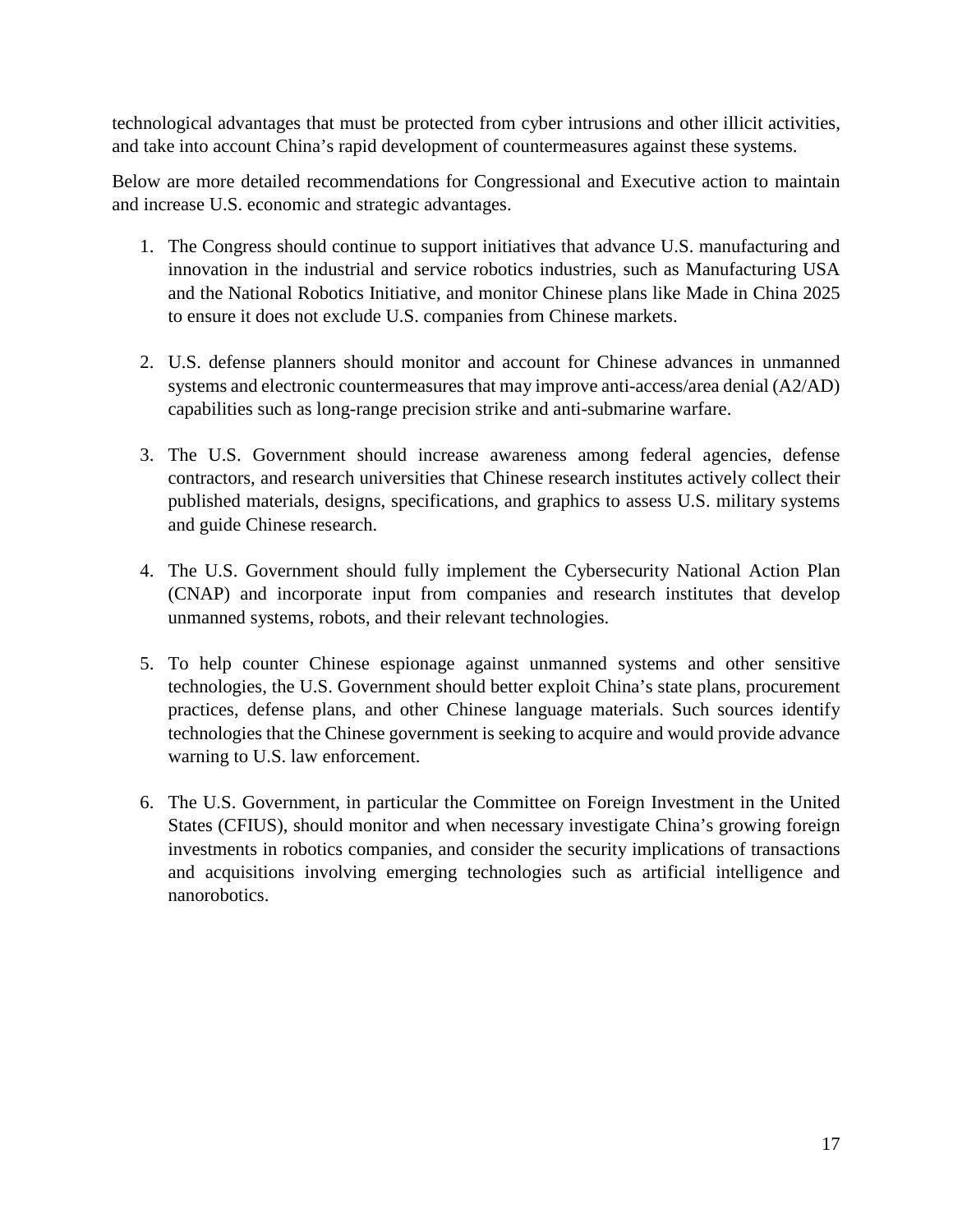<span id="page-17-2"></span>iii "World Robotics 2016," International Federation of Robotics,

http://www.ifr.org/index.php?id=59&df=Executive\_Summary\_WR\_Industrial\_Robots\_2016.pdf, pp. 11-12.

<span id="page-17-3"></span>iv Ibid, pp. 15-16.

<sup>v</sup> Ibid.

 $\overline{a}$ 

vi Rui Gongye 睿工业 and Liu Peng 柳鹏, "我国工业机器人发展及趋势" [Development and Trends of China's Industrial Robotics], *Robot Technique and Application* 机器人技术与应用, no. 5 (2012): 20; Shen Xuming 沈绪明 and Dong Peng 董鹏, "我国机器人发展现状、需求及产业化探讨" [An Investigation of China's Robotics Development Situation, Requirements, and Industrialization], *Logistics Technology (Equipment)* 物流技术 (装备 版), no. 22 (2012): 69-70.

vii "工业和信息化部部长、党组书记 苗圩" [MIIT Minister and Party Secretary Miao Wei], Ministry of Industry and Information Technology 工业和信息化部, accessed March 7, 2017,

http://www.miit.gov.cn/n1146285/n1146347/n1147601/index.html.

viii World Robotics 2016, p. 15.

ix Zhao Jie 赵杰, "我国工业机器人发展现状与面临的挑战" (Development and Challenge of Chinese Industrial Robot), *Aeronautical Manufacturing Technology* 航空制造技术, no. 12 (2012): 26.

<sup>x</sup> "Industrial Robot Statistics," International Federation of Robotics.

xi Shen and Dong, "An Investigation of China's Robotics Development Situation, Requirements, and Industrialization," 69-70.

xii Ibid.

xiii "工业和信息化部关于推进工业机器人产业发展的指导意见" [Guiding Suggestions from MIIT on Promoting the Development of the Industrial Robotics Industry], Ministry of Industry and Information Technology 工业和信 息, as posted at Sina 新浪, December 30, 2013, accessed March 7, 2017,

http://finance.sina.com.cn/stock/y/20131230/170417797233.shtml.

xiv "中华人民共和国国民经济和社会发展第十三个五年规划纲要" (The Thirteenth Five-Year Plan for National Economic and Social Development of the People's Republic of China), Xinhua Net 新华网, March 17, 2016, accessed March 7, 2016, http://www.gov.cn/xinwen/2016-03/17/content\_5054992.htm.

xv Qu Ting 屈婷, Liu Wei 刘伟, and Yang Dingmiao 杨丁淼, "'十三五': 中国开启人工智能商用新纪元" [The Thirteenth FYP: China Starts a New Era of Commercial Use for Artificial Intelligence], Xinhua Net 新华网, March 8, 2016, accessed March 7, 2017, http://news.xinhuanet.com/fortune/2016-03/08/c\_1118271033.htm.

xvi He Huifeng, "China's Five-Year Plan to Transform Its Robotics Industry," *South China Morning Post,* April 6, 2016, accessed March 7, 2017, http://www.scmp.com/news/china/policies-politics/article/1934071/chinas-five-yearplan-transform-its-robotics-industry.

xvii "国务院关于印发《中国制造 2025》的通知" [State Council Releases "Made in China 2025" Announcement], May 8, 2015, accessed March 7, 2017, http://www.gov.cn/zhengce/content/2015-05/19/content\_9784.htm. xviii "China Manufacturing 2025: Putting Industrial Policy Ahead of Market Forces," European Union Chamber of

Commerce in China, 2017, www.europeanchamber.com.cn.

xix Sebastian Heilmann, "Europe Needs Tougher Response to China's State Led Investments," post at *Financial Times*, June 9, 2016, accessed March 7, 2017, http://blogs.ft.com/beyond-brics/2016/06/09/europe-needs-tougherresponse-to-chinas-state-led-investments/.

xx Mandy Zuo, "China's Robot Industry 'Plagued by Low Quality, Overinvestment and Too Much Duplication'," *South China Morning Post*, March 7, 2017, accessed August 29, 2016,

http://www.scmp.com/news/china/economy/article/1976825/chinas-robot-industry-plagued-low-qualityoverinvestment-and-too; "工信部副部长辛国斌:机器人已有投资过剩隐忧" [MIIT Vice Minister Xin Guobin: Worries that Robotics Already Has Surplus Investment], Sina 新浪, June 16, 2016, accessed March 7, 2017, http://finance.sina.com.cn/china/gncj/2016-06-16/doc-ifxtfrrc3709815.shtml.

<span id="page-17-0"></span><sup>&</sup>lt;sup>i</sup> "习近平: 把关键技术掌握在自己手里" [Xi Jinping: Grasp Key Technologies in Our Own Hands], 新华网 Xinhua Net, June 9, 2014, accessed March 1, 2017, http://news.xinhuanet.com/politics/2014- 06/09/c\_126597413.htm.

<span id="page-17-1"></span>ii Shou Xiaosong 寿晓松, 战略学 *(The Science of Military Strategy)* (Beijing: Academy of Military Science Press, 2013), 97-98.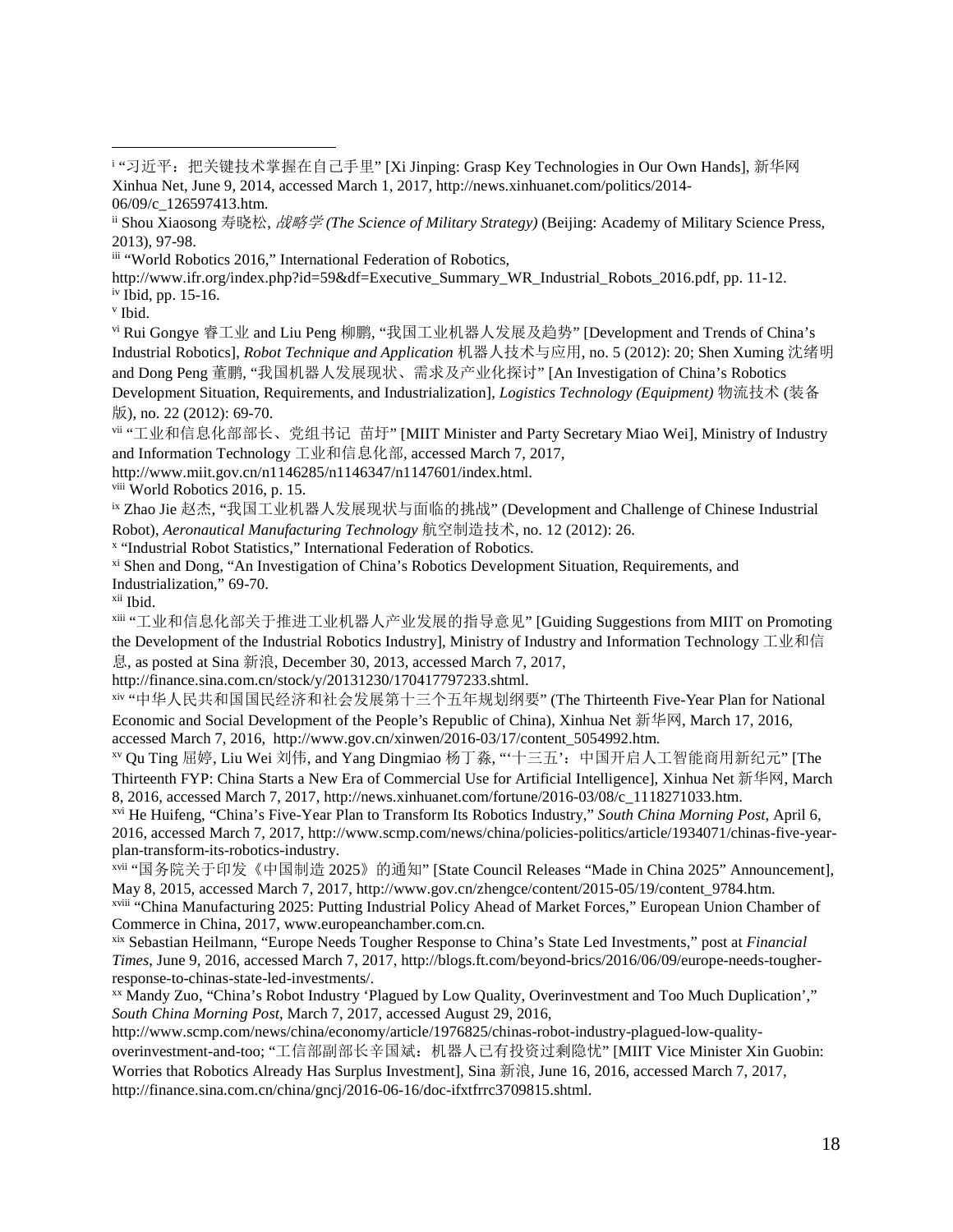xxi Cai Zixing 蔡自兴, "中国机器人学 <sup>40</sup> <sup>年</sup>" (Robotics in China Daring [sic] the Past 40 Years), *Science & Technology Review* 科技导报 , no. 21 (2015): 26.

xxii Mandy Zuo, "China's Robot Industry 'Plagued by Low Quality, Overinvestment and Too Much Duplication'," *South China Morning Post*, June 17, 2016, accessed March 7, 2017,

http://www.scmp.com/news/china/economy/article/1976825/chinas-robot-industry-plagued-low-qualityoverinvestment-and-too.

xxiii Ibid.,"工信部副部长辛国斌:机器人已有投资过剩隐忧" [MIIT Vice Minister Xin Guobin: Worries that

Robotics Already Has Surplus Investment], *Sina* 新浪, June 16, 2016, accessed March 7, 2017,

<span id="page-18-0"></span>http://finance.sina.com.cn/china/gncj/2016-06-16/doc-ifxtfrrc3709815.shtml.

<span id="page-18-1"></span>xxiv Rui and Liu, "Development and Trends of China's Industrial Robotics," 21; Cai Zixing 蔡自兴 and Guo Fan 郭 璠, "中国工业机器人发展的若干问题" [Development and Basic Problems of China's Industrial Robotics

Development], *Robot Technique and Application* 机器人技术与应用, no. 3 (2013): 10-11.

xxv Cai, "Robotics in China Daring [sic] the Past 40 Years," 26; Zhao, "Development and Challenge of Chinese Industrial Robot," 28; and Sun, Wang, and Zhang, "On the Development Status and Tendency of Industrial Robots," 62.

<span id="page-18-2"></span>xxvi Michael Stanton-Geddes and Dennis Fravel, "U.S. Manufacturing Companies Are Global Leaders in Industrial Robot Consumption," USITC Executive Briefing on Trade, May 2014.

<span id="page-18-3"></span>xxvii James Hagerty, "Meet the New Generation of Robots for Manufacturing," *The Wall Street Journal*, June 2, 2015.

<span id="page-18-4"></span>xxviii "About," Rethink Robotics, accessed March 7, 2017, http://www.rethinkrobotics.com/about/.

<span id="page-18-5"></span>xxix "《服务机器人科技发展"十二五"专项规划》解读" [Explanation of Service Robot Technology Development Twelfth Five Year Plan Special Program], China Robot Industry Alliance Web 中国机器人产业联盟网, May 7, 2012, accessed March 7, 2017, http://cria.mei.net.cn/news.asp?vid=1550.

<span id="page-18-7"></span><span id="page-18-6"></span>xxx Melanie Ehrenkranz, "This Rich Chinese Guy Traveling with 8 Robot Maids is Redefining Luxury," *Tech.Mic,* April 20, 2016, accessed March 7, 2017, https://mic.com/articles/141369/this-rich-chinese-guy-traveling-with-8 robot-maids-is-redefining-luxury.

xxxi "三大国内服务机器人需求分析" [Analysis of Three Major Domestic Service Robot Needs], China Robot Industry Alliance Web 中国机器人产业联盟网, March 1, 2016, accessed March 7, 2017, http://cria.mei.net.cn/news.asp?vid=3282.

xxxii "质疑和虚火 中国服务机器人不需要" [Doubts and False Fire – Chinese Service Robots Not Needed), China Robot Industry Alliance Web 中国机器人产业联盟网, April 27, 2016, accessed March 7, 2017, http://cria.mei.net.cn/news.asp?vid=3369.

xxxiii Ibid.

xxxiv "《服务机器人科技发展"十二五"专项规划》解读" [Explanation of Service Robot Technology Development Twelfth Five Year Plan Special Program], Ministry of Science and Technology of the PRC, accessed March 7, 2017, http://www.most.gov.cn/kjzc/zdkjzcjd/201205/t20120504\_94140.htm.

xxxv "中国机器人产业联盟成立服务机器人专业委员会筹备小组" [China Robot Industry Alliance Sets Up Small Group for Service Robot Expert Committee], China Robot Industry Alliance Web 中国机器人产业联盟网, December 10, 2015, accessed March 7, 2017, http://cria.mei.net.cn/news.asp?vid=3107.

xxxvi Ryan Mac, "Behind The Crash Of 3D Robotics, North America's Most Promising Drone Company," *Forbes*, October 5, 2016, accessed March 7, 2017,

https://www.forbes.com/sites/ryanmac/2016/10/05/3d-robotics-solo-crash-chris-anderson/#65e7c4473ff5. xxxvii XCraft, accessed March 7, 2017, Ben Russell, "XCraft After Shark Tank – Recent Updates for 2017," June 19, 2016, accessed March 7, 2017, http://xcraft.io/; http://gazettereview.com/2016/06/xcraft-after-shark-tank-update/. xxxviii "给力高交会开启机器人家居新时代" [The Awesomeness of iRobot Will Start a New Era for Robotic

Households], China Finance 中国财经, March 7, 2017, accessed September 29, 2016,

http://finance.china.com.cn/roll/20111118/262674.shtml.

xxxix Shou *The Science of Military Strategy*, 97-98.

xl Zhu Qichao 朱启超, Liu Jifeng 刘戟锋, and Zhang Huang 张煌, "科技革命视野中的军事战略创新" (Military Strategic Innovations from the Perspective of Scientific and Technological Revolution), *China Military Science* 中 国军事科学 3, no. 135 (2014): 75-81, 92.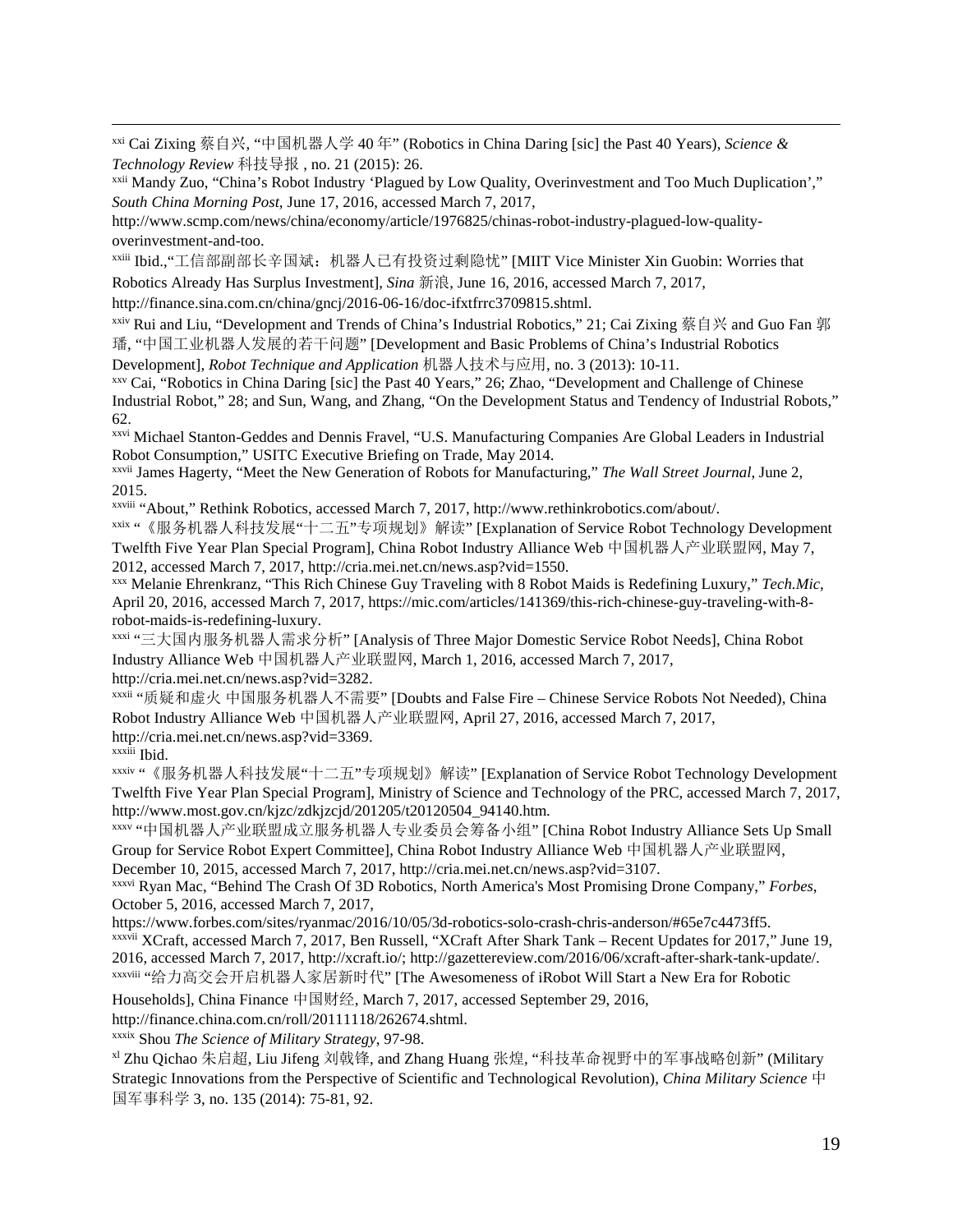xli "National Security Situation," Ministry of National Defense of the People's Republic of China, accessed March 7, 2017, http://eng.mod.gov.cn/Database/WhitePapers/2015-05/26/content\_4586688.htm.

xlii Pang Hongliang 庞宏亮, "智能化军事革命曙光初现——从美'第三次抵消战略'解读军事技术发展轨迹" [The Smart Military Revolution Is Dawning–Interpreting the Track of Military Technology Development from the U.S. "Third Offset Strategy"], *PLA Daily* 解放军报, January 28, 2016, accessed March 7, 2017, http://www.mod.gov.cn/wqzb/2016-01/28/content\_4637961.htm.<br><sup>xliii</sup> Tao Chuanhui 陶传辉, "各国军队竞相发展无人作战平台 已渗入陆海空等空间" [Every Country's Military

Competing in Development of Unmanned Combat Platforms Has Already Entered Land, Air, and Sea Spaces], *National Defense Reference* 国防参考, May 27, 2014, accessed March 7, 2017, http://www.mod.gov.cn/wqzb/2014- 05/27/content 4512254 2.htm; "深度: 印度无人机差点飞中国 传回图像让印军不敢信" [Depth: India's UAV

Short of Flying to China, Returning Images Cause India's Military to Not Dare], Sina 新浪军事, May 10, 2016, accessed March 7, 2017, http://mil.news.sina.com.cn/jssd/2016-05-10/doc-ifxryhhh1873725.shtml.

xliv "China Unveils Most Advanced Drone at 2014 Peace Mission Drill," *CCTV English* 央视网, August 27, 2014, accessed March 7, 2017, http://english.cntv.cn/2014/08/27/VIDE1409091365559432.shtml.

xlv Ankit Panda, "South China Sea: China's Surveillance Drones Make it to Woody Island" *The Diplomat*, June 1, 2016, accessed March 7, 2017, http://thediplomat.com/2016/06/south-china-sea-chinas-surveillance-drones-make-itto-woody-island/; Imogen Calderwood, "Satellite Image Reveals China Has Begun Using Drones with Stealth Capabilities in the South China Sea," *Daily Mail Online*, May 27, 2016, accessed March 7, 2017, http://www.dailymail.co.uk/news/article-3613173/Satellite-image-reveals-China-begun-using-drones-stealthcapabilities-South-China-Sea.html.

<sup>xlvi</sup> Office of the Secretary of Defense, "Military and Security Developments Involving the People's Republic of China 2016," (Washington, DC: U.S. Department of Defense, 2016), 5.

xlvii Guo Fahai 郭发海, Xiong Zhenxiang 熊振翔, Sun Liwei 孙力为 (Ed.), "'无人机'飞进边关哨所助力边防管 控" ["UAV" Flies at Border Station Post and Assists in Border Defense Control], Ministry of Defense Online 国防 部网, February 29, 2016, accessed March 7, 2017, http://www.mod.gov.cn/hdpic/2016-02/29/content\_4645198.htm. xlviii "解放军单兵机器人亮相中朝边境 射击弹无虚发" [PLA Single Soldier Robot Makes Appearance at China-Korea Border, Fires Munitions without False Fire], Sina 新浪军事, October 30, 2016.

<span id="page-19-0"></span>xlix "解放军机器人中越边境执行任务:越南乐开花" [PLA Robot Conducts Mission on China-Vietnam Border:

Vietnam is Happy], Sohu 搜狐, April 25, 2016, accessed March 7, 2017,

<span id="page-19-1"></span>http://m.sohu.com/n/446034214/?wscrid=32576\_2.

<sup>l</sup> Office of the Secretary of Defense, "Military and Security Developments Involving the People's Republic of China 2016," (Washington, DC: U.S. Department of Defense, 2016), pp. 62-63.

<span id="page-19-2"></span>li "解放军特种部队单兵无人机曝光" [PLA Special Forces Single Soldier UAV Exposed], *Global Times Online* 环 球网, October 22, 2015, accessed March 7, 2017, http://mil.huanqiu.com/photo\_china/2015-10/2806047.html.

lii Feng Fuzhang [The UAV Industry Is Entering a Period of Rapid Development], China Securities, September 15, 2014, 14.

<span id="page-19-3"></span>liii Shou, *Science of Military Strategy*, 223-224; and Zhang Yueliang 张岳良, Wu Qirong 伍其荣, and Zhu Dan 朱 丹, "An Analysis of the 'All-Domain Access' Concept of the US Navy" [美国海军"全域进入"概念探析], *China Military Science* 中国军事科学, no. 4 (2015): 135-142.

<span id="page-19-4"></span>liv Shou, *Science of Military Strategy*, 223-224.

<span id="page-19-6"></span><span id="page-19-5"></span>lv Feng Fuzhang 冯福章, "无人机行业进入快速发展期" [The UAV Industry Is Entering a Period of Rapid Development], 证券研究报告 · 行业深度 [Securities Research Report · Industry in Depth], China Securities 中信 建设证券、September 15, 2014, 14; "俄媒称"翔龙"无人机可引导 DF-21D 反舰弹道导弹" [Russian Media Claims the "Soar Dragon" UAV Could Guide the DF-21D Anti-ship Ballistic Missile], UAV Network 全球无人机 网, July 5, 2011, accessed March 7, 2017, http://www.81uav.cn/uav-news/201107/05/904.html.

lvi Kimberly Hsu, Craig Murray, and Jeremy Cook, "China's Military Unmanned Aerial Vehicle Industry," U.S.-China Economic and Security Review Commission, June 13, 2013.

lvii Michael S. Chase, Kristen A. Gunness, Lyle J.Morris, Samuel K. Berkowitz, and Benjamin S. Purser III, "Emerging Trends in China's Development of Unmanned Systems," (Arlington, VA: RAND Corporation, 2015), 3. lviii "Chinese Submersible Explores Indian Ocean for Precious Metals," *Economic Times*, March 24, 2016, accessed March 7, 2017, http://economictimes.indiatimes.com/news/international/world-news/chinese-submersible-exploresindian-ocean-for-precious-metals/articleshow/51542348.cms; "China may build seabed 'space station' to help hunt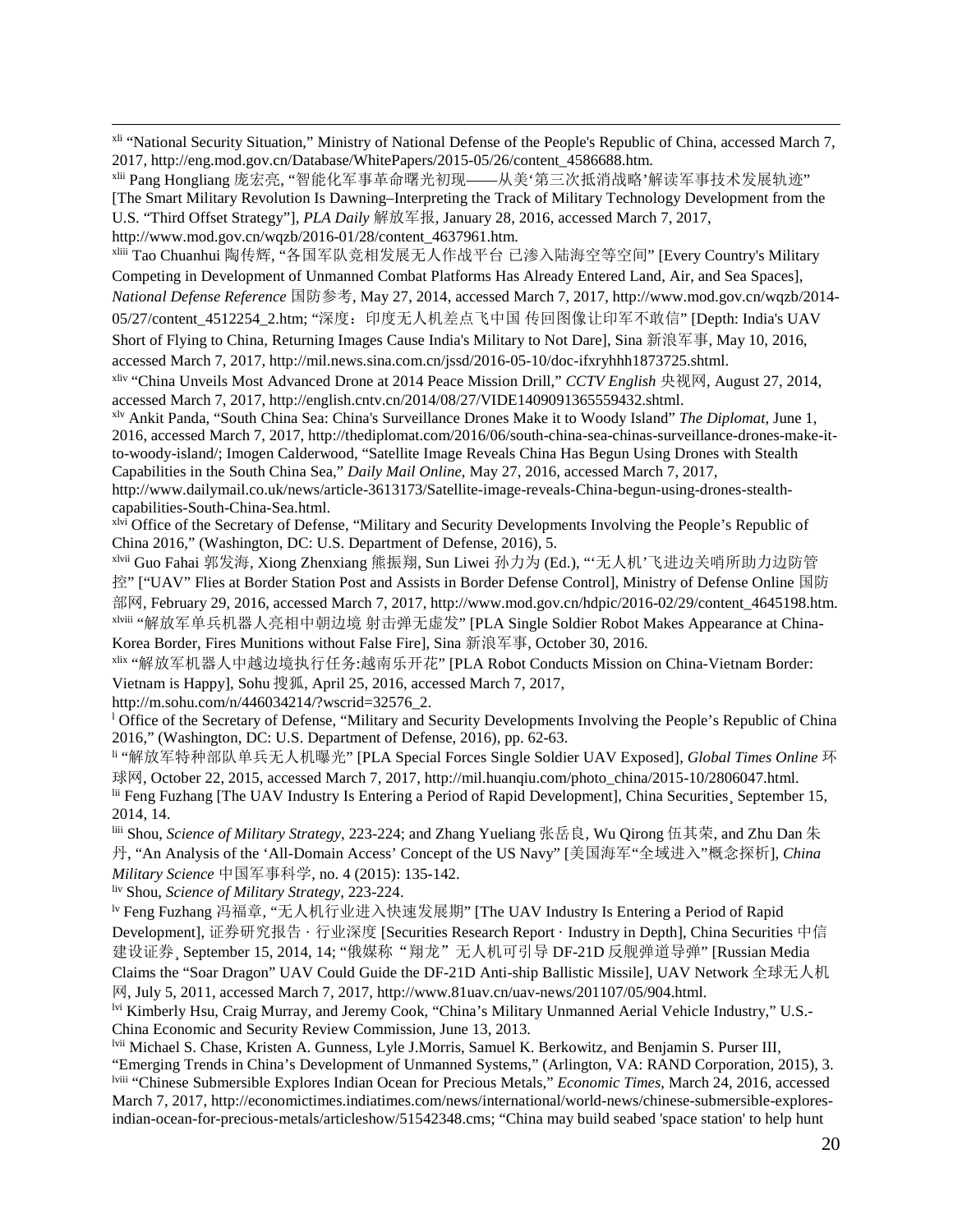<span id="page-20-1"></span>for minerals in South China Sea," *Japan Times*, June 8, 2016, accessed March 7, 2017,

http://www.japantimes.co.jp/news/2016/06/08/asia-pacific/china-may-build-seabed-space-station-help-huntminerals-south-china-sea/.

<span id="page-20-2"></span>lix "Zhishui," NavalDrones, accessed March 7, 2017, http://www.navaldrones.com/Zhishui.html.

lx Zhao Jiamin 赵加敏, Xu Yuru 徐玉如, and Lei Lei 雷磊, "用于水下机器人智能路径规划的仿真器的建立" (A Simulator for the Test of Intelligent Path Planning of AUV), *Journal of System Simulation* 系统方针学报 16, no. 11 (November 2004): 2448-2450.

<span id="page-20-3"></span>lxi "天津大学研发水下滑翔机技术创多项国内纪录" [Tianjin University Developed Underwater Glider Technology and Created Multiple Units in Domestic Record], CERNET China Education and Research Network 中 国教育和科研计算机网, May 26, 2014, accessed March 7, 2017,

<span id="page-20-4"></span>http://www.edu.cn/cheng\_guo\_zhan\_shi\_1085/20140526/t20140526\_1119599.shtml.

lxii "无人艇: 在江河湖海中展露身手" [Unmanned Vessel: Showing Skill in All Waters], Xinhua 新华社, July 7, 2016, accessed March 7, 2017, http://news.xinhuanet.com/2016-07/07/c\_1119182583.htm.

<span id="page-20-5"></span>lxiii Ibid; "Unmanned ships deemed helpful in survey and patrol of South China Sea," *Global Times* 环球网, July 8, 2016, accessed March 7, 2017, http://www.globaltimes.cn/content/993071.shtml.

<span id="page-20-6"></span>lxiv Robert Karlsen and Bob Van Enkenvoort, "Heftier Unmanned Ground Vehicle Offers More Lifting, Hauling Strength," U.S. Army news item, June 4, 2013, accessed March 7, 2017, https://www.army.mil/article/104710. For more on TALON and other UGVs, see Peter W. Singer, *Wired for War: The Robotics Revolution and Conflict in the Twenty-First Century*, (New York: Penguin, 2009), 26-30.

lxv "北理工杨毅老师被授予第八届海淀区"十大杰出青年"称号" [Beijing Institute of Technology Professor Yang Yi Awarded the Eighth Haidian District "Ten Outstanding Youth" Title], Beijing Institute of Technology, accessed March 7, 2017, http://www.bit.edu.cn/xww/mtlg/105218.htm.

lxvi "跨越险阻-2016"地面无人系统挑战赛等你来战!" [The 2016 Leap over Treacherous Paths Ground Unmanned Systems Competition Welcomes You to Come Compete!], *China Military Network* 中国军网, June 14, 2016, accessed March 7, 2017, http://www.81.cn/jmywyl/2015-02/27/content\_6372686\_5.htm. lxvii Zhao Lei, "Foreign Buyers Eye Chinese Drones," *China Daily USA*, June 20, 2013.

lxviii Chen Shaojie 陈绍杰, "Composite Materials and UAVs" [复合材料与无人飞机], *Hi-tech Fiber & Application* 高科技纤维与应用, no. 2 (2003); and Chen Shaojie 陈绍杰, "Brief Discussion of Shaping Technologies for Composite Structures" [浅谈复合材料整体成形技术], *Aeronautical Manufacturing Technology* 航空制造技术, no. 9 (2005).

lxix Department of Justice, "Summary of Major U.S. Export Enforcement, Economic Espionage, Trade Secret and Embargo-Related Criminal Cases (January 2010 to the present: updated June 27, 2016)," June 2016, p. 7, https://www.justice.gov/nsd/files/export\_case\_list\_june\_2016\_2.pdf/download  $\frac{dx}{dx}$  Ibid., p. 4.

lxxi Hu Yiming 胡一鸣, "剑指未来,"白头鹰"再掀革新风暴" [Sword of the Future, "Bald Eagle" Raising a Storm of Innovation Again], *PLA Daily* 解放军报, February 27, 2016, accessed March 7, 2017,

http://www.mod.gov.cn/wqzb/2016-02/27/content\_4645032.htm.

lxxii Chen Guichen 陈贵春 (Ed.), Min Zengfu 闵增富, and He Yuesheng 何月生 (Asst. Eds.), 军用无人机 [Military Unmanned Vehicles] (Beijing: PLA Publishing House, 2008), 202-205.

lxxiii Shou, *Science of Military Strategy*, 97-98.

lxxiv Lu Tiange 陆天歌, Hu Yajun 胡亚军, Wu Meng 武萌, "军用机器人迎来发展机遇期" [Military-Use Robots Forging Ahead in a Period of Favorable Development], *Liberation Army Daily* 解放军报, December 2, 2015, accessed March 7, 2017, http://news.mod.gov.cn/tech/2015-12/02/content\_4631281.htm; Tao Chuanhui [Every Country's Military Competing in Development of Unmanned Combat Platforms Has Already Entered Land, Air, and Sea Spaces], May 27, 2014.

<span id="page-20-0"></span>lxxv Li Daguang 李大光, "A Strategic Analysis of US Future Defense Orientation" [美国未来防务走向战略分析], *China Military Science* 中国军事科学, no. 5, 2012, 142; and Qiang Dong 钱东, Tang Xianping 唐献平, and Zhao Jiang 赵江, "UUV 技术发展与系统设计综述" (Overview of Technology Development and System Design of UUVs), *Torpedo Technology* 鱼雷技术 22, no. 6 (December 2014): 401-414.

lxxvi Scott Littlefield, "Anti-Submarine Warfare (ASW) Continuous Trail Unmanned Vessel (ACTUV)," Defense Advanced Research Projects Agency, accessed March 7, 2017,

http://webcache.googleusercontent.com/search?q=cache:23zPJFueENwJ:www.darpa.mil/program/anti-submarinewarfare-continuous-trail-unmanned-vessel+&cd=1&hl=en&ct=clnk&gl=us.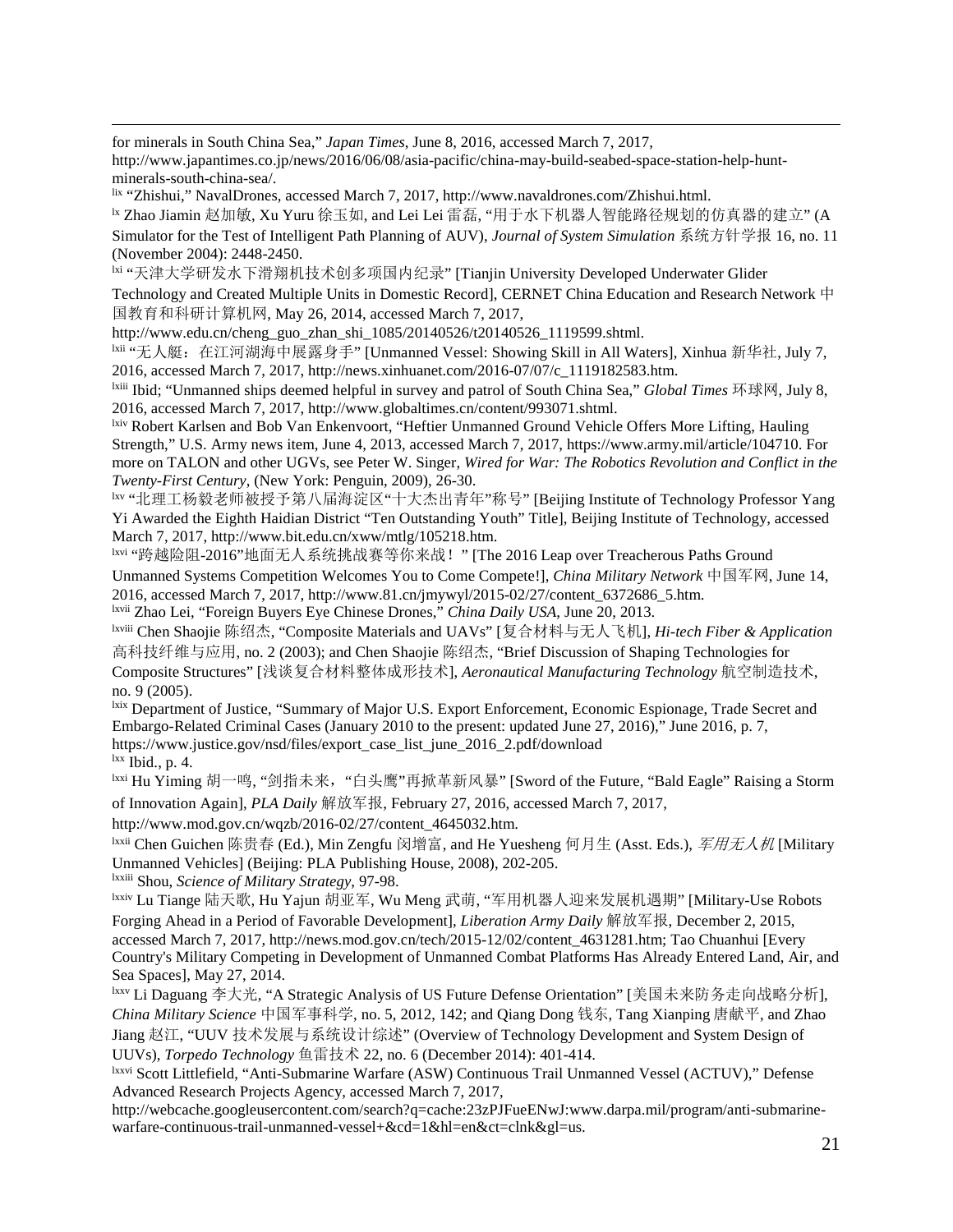"人艇作战使用分析" [Analysis of U.S. Anti-Submarine Unmanned Surface Vehicles Operations and Uses], *Ship Electronic Engineering* 舰船电子工程, no. 8 (2012).

lxxvii Wang Chuan 汪川, "DARPA: 美军战略优势的技术创新支柱" (DARPA: The Technological Innovation Backbone of the U.S. Military's Strategic Advantages), *Military Digest* 军事文摘 (June 2015): 51-54; Tian Jun 田 军, She Yajun 余亚军, and Cai Long 蔡龙, "针对持续性跟踪无人艇的探测技术" (Research on Detection Technology on ACTUV), *Ship Science and Technology* 舰船科学技术 35, no. 4 (2013).

lxxviii Li Daguang, "A Strategic Analysis of US Future Defense Orientation," p. 142.

lxxix Shou, *Science of Military Strategy*, 101.

lxxx Wu Xiaofang 吴晓芳, Tian Zhongcheng 田中成, and Liang Jingxiu 梁景修, "X-47B 无人空战系统及其对抗途 径分析" (Analysis of X-47B UCAS and Electronic Counter Measures), *Aerospace Electronic Warfare* 航天电子对 抗, vol. 29, no. 5 (2013): 11-13.

lxxxi Ibid.

 $\overline{a}$ 

lxxxii Gertz, Bill. "Chinese Military Using Jamming Against U.S. Drones–Global Hawk Targeted Over Disputed South China Sea Islands," *Washington Free Beacon*, May 22, 2015; and Wang Haoyu 王灏宇, Fan Hongshen 范宏 深, and Zhao Guowei 赵国伟, "The Function Demand of Spacecraft by the Integration of the Net Electric for Space Warfare" (空间作战融合网电力量对航天器的功能需求), *Aerospace Electronic Warfare* 航天电子对抗, no. 5 (2014): 24-27.

<span id="page-21-1"></span><span id="page-21-0"></span>lxxxiii Edward Wong, "Hacking U.S. Secrets, China Pushes for Drones," *The New York Times*, September 20, 2013. lxxxiv Alex Pasternack, "Hackers Are Helping China Build Cheap Clones of America's Drones," Motherboard, September 23, 2013, accessed July 6, 2016, https://motherboard.vice.com/blog/hackers-are-helping-china-buildcheap-clones-of-americas-drones.

<span id="page-21-2"></span>lxxxv Dunn, John, "Chinese malware targeted US drone secrets, security firm alleges," *TechWorld*, February 4, 2013. lxxxvi Riley, Michael and Elgin, Ben, "China's Cyberspies Outwit Model for Bond's Q," Bloomberg, May 1, 2013. lxxxvii Ibid.

<span id="page-21-3"></span>lxxxviii Department of Justice, "Summary of Major U.S. Export Enforcement, Economic Espionage, Trade Secret and Embargo-Related Criminal Cases."

<span id="page-21-4"></span>lxxxix U.S. Department of Commerce, "Don't Let This Happen to You: Actual Investigations of Export Control and Antiboycott Violations," Bureau of Industry and Security, Export Enforcement, July 2015 Edition, 45-46. xc Ibid.

xci United States of America v Amin Yu, Case No. 6:16-cr-23-Orl-37GJK, (FL, United States District Court, Middle District of Florida, Orlando Division March 26, 2016), accessed on July 6, 2016, https://www.justice.gov/usaomdfl/file/843506/download.

xcii William C. Hanas, James Mulvenon, and Anna B. Puglisi, *Chinese Industrial Espionage: Technology Acquisition and Military Modernization*, (London: Routledge, 2013), 2.

xciii Ibid., 18-49.

xciv "飞航导弹" (Aerodynamic Missile Journal), Wanfang Data Periodical Profile, accessed May 11, 2016, http://c.wanfangdata.com.cn/PeriodicalProfile-fhdd.aspx.

xcv Zhang Hang 张航, Tan Huijun 谭慧俊, and Li Xiangping 李湘萍, "类 X-47 狭缝式进气道的流动特征与工作 性能" [Flow Structure and Performance Characteristics of X-47-like Slot-shaped Inlet], *Acta Aeronautica et Astronautica Sinica* 航空学报 (December 2009), 2243-2249.

xcvi Xu Xingguo 徐顶国, Sang Jianghua 桑建华, and Luo Mingdong 罗明东, "Research on Application of UAVS' Infrared Stealth Technology" [红外隐身技术在无人机上的应用研究], *Infrared and Laser Engineering* 红外与激 光工程 (December 2012).

xcvii Feng Qiang 冯强 and Cui Xiaochun 崔晓春, "Study on Integrated Flow Control for Weapons Bay of Flying Wing Configuration Aircraft" [飞翼布局飞机弹舱综合流动控制技术研究], *Acta Aeronautica et Astronautica Sinica* 航空学报 (May 2012).

xcviii Wu, Tian, and Liang, "(Analysis of X-47B UCAS and Electronic Counter Measures)," pp. 11-13. xcix "千人计划介绍" [The Recruitment Program of Global Experts], accessed March 7, 2017, http://www.1000plan.org/qrjh/section/2?m=rcrd#.

<sup>c</sup> "中国人工智能学会简介" [Chinese Association for Artificial Intelligence Introduction], Chinese Association for Artificial Intelligence 中国人工智能学会, accessed March 7, 2017,

http://new.caai.cn/index.php?s=/Home/Article/index/id/2.html.